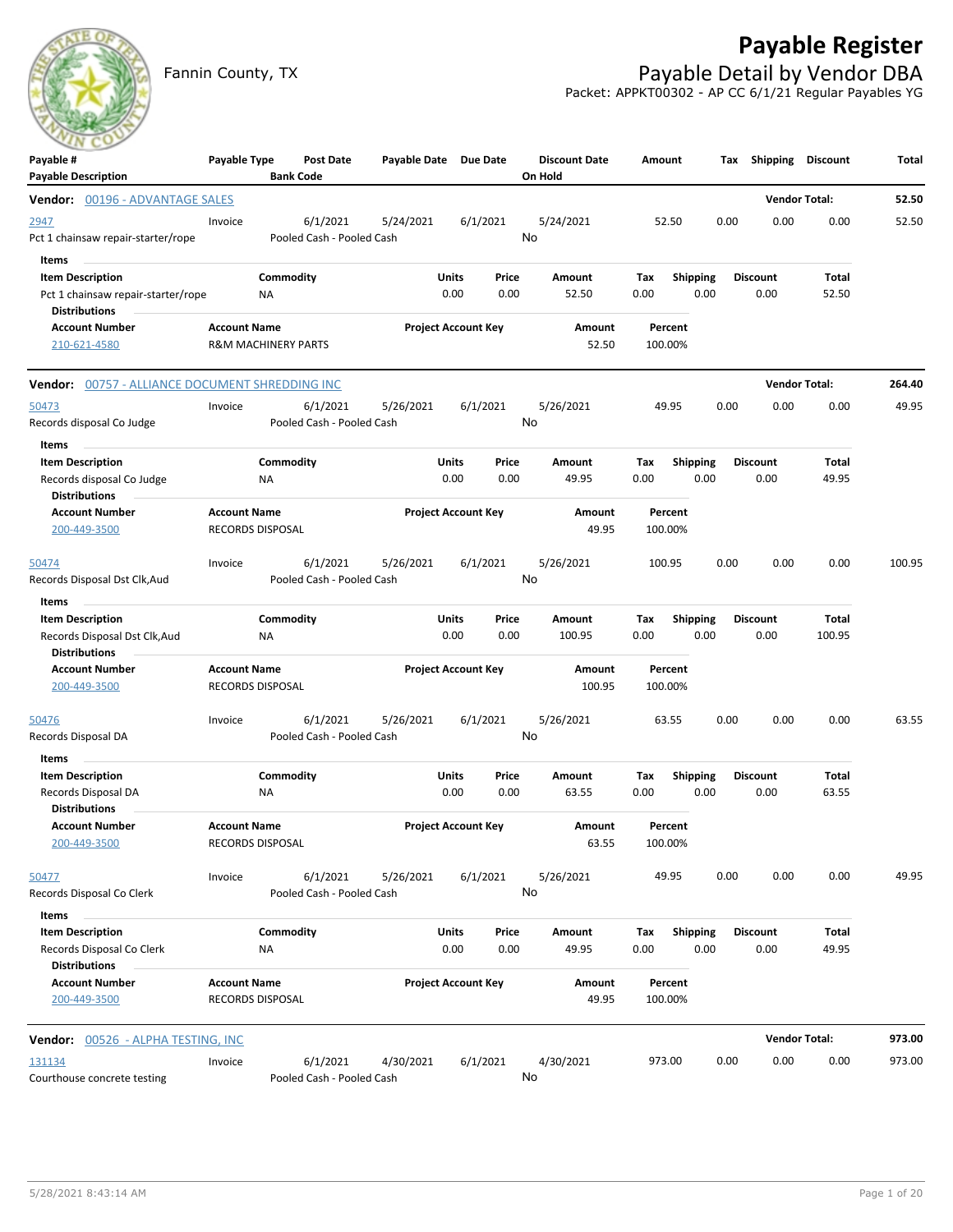| Payable Register                                                                    |                                                 |                        |                                       |                       |                            |               |                                 |             |                         |      |                         |                       | Packet: APPKT00302 - AP CC 6/1/21 Regular Payables YG |
|-------------------------------------------------------------------------------------|-------------------------------------------------|------------------------|---------------------------------------|-----------------------|----------------------------|---------------|---------------------------------|-------------|-------------------------|------|-------------------------|-----------------------|-------------------------------------------------------|
| Payable #<br><b>Payable Description</b>                                             | Payable Type                                    | <b>Bank Code</b>       | <b>Post Date</b>                      | Payable Date Due Date |                            |               | <b>Discount Date</b><br>On Hold | Amount      |                         |      |                         | Tax Shipping Discount | Total                                                 |
| Items<br><b>Item Description</b>                                                    |                                                 | Commodity              |                                       |                       | Units                      | Price         | Amount                          | Tax         | <b>Shipping</b>         |      | <b>Discount</b>         | Total                 |                                                       |
| Courthouse concrete testing                                                         |                                                 | NA                     |                                       |                       | 0.00                       | 0.00          | 973.00                          | 0.00        | 0.00                    |      | 0.00                    | 973.00                |                                                       |
| <b>Distributions</b><br><b>Account Number</b>                                       | <b>Account Name</b>                             |                        |                                       |                       | <b>Project Account Key</b> |               | Amount                          |             | Percent                 |      |                         |                       |                                                       |
| 690-669-1650                                                                        | <b>CONSTRUCTION</b>                             |                        |                                       |                       |                            |               | 973.00                          |             | 100.00%                 |      |                         |                       |                                                       |
| <b>Vendor:</b> VEN02326 - Altitude Services, LLC                                    |                                                 |                        |                                       |                       |                            |               |                                 |             |                         |      |                         | <b>Vendor Total:</b>  | 47,832.50                                             |
| $\overline{1}$                                                                      | Invoice                                         |                        | 6/1/2021                              | 5/31/2021             |                            | 6/1/2021      | 5/31/2021                       | 47,832.50   |                         | 0.00 | 0.00                    | 0.00                  | 47,832.50                                             |
| Courthouse masonry                                                                  |                                                 |                        | Pooled Cash - Pooled Cash             |                       |                            |               | No                              |             |                         |      |                         |                       |                                                       |
| Items                                                                               |                                                 |                        |                                       |                       |                            |               |                                 |             |                         |      |                         |                       |                                                       |
| <b>Item Description</b><br>Courthouse masonry                                       |                                                 | Commodity<br><b>NA</b> |                                       |                       | Units<br>0.00              | Price<br>0.00 | Amount<br>47,832.50             | Tax<br>0.00 | <b>Shipping</b><br>0.00 |      | <b>Discount</b><br>0.00 | Total<br>47,832.50    |                                                       |
| <b>Distributions</b>                                                                |                                                 |                        |                                       |                       |                            |               |                                 |             |                         |      |                         |                       |                                                       |
| <b>Account Number</b><br>690-669-1680                                               | <b>Account Name</b><br><b>MASONRY AND STONE</b> |                        |                                       |                       | <b>Project Account Key</b> |               | Amount<br>47,832.50             |             | Percent<br>100.00%      |      |                         |                       |                                                       |
| <b>Vendor:</b> 00535 - Appriss Safety                                               |                                                 |                        |                                       |                       |                            |               |                                 |             |                         |      |                         | <b>Vendor Total:</b>  | 4,642.78                                              |
| <b>INV93598</b>                                                                     | Invoice                                         |                        | 6/1/2021                              | 6/1/2021              |                            | 6/1/2021      | 6/1/2021                        | 4,642.78    |                         | 0.00 | 0.00                    | 0.00                  | 4,642.78                                              |
| TX VINE Service Fee Mar-May 2021                                                    |                                                 |                        | Pooled Cash - Pooled Cash             |                       |                            |               | No                              |             |                         |      |                         |                       |                                                       |
| Items                                                                               |                                                 |                        |                                       |                       |                            |               |                                 |             |                         |      |                         |                       |                                                       |
| <b>Item Description</b>                                                             |                                                 | Commodity              |                                       |                       | Units                      | Price         | Amount                          | Tax         | <b>Shipping</b>         |      | <b>Discount</b>         | Total                 |                                                       |
| TX VINE Service Fee Mar-May 2021<br>Distributions                                   |                                                 | NA                     |                                       |                       | 0.00                       | 0.00          | 4,642.78                        | 0.00        | 0.00                    |      | 0.00                    | 4,642.78              |                                                       |
| <b>Account Number</b>                                                               | <b>Account Name</b>                             |                        |                                       |                       | <b>Project Account Key</b> |               | Amount                          |             | Percent                 |      |                         |                       |                                                       |
| 100-559-4950                                                                        |                                                 |                        | VINE AUTOMATED VICTIM NOTIF. SE       |                       |                            |               | 4,642.78                        |             | 100.00%                 |      |                         |                       |                                                       |
| Vendor: 00025 - ATMOS ENERGY                                                        |                                                 |                        |                                       |                       |                            |               |                                 |             |                         |      |                         | <b>Vendor Total:</b>  | 363.89                                                |
| <b>INV0002037</b>                                                                   | Invoice                                         |                        | 6/1/2021                              | 5/20/2021             |                            | 6/1/2021      | 5/20/2021                       |             | 69.81                   | 0.00 | 0.00                    | 0.00                  | 69.81                                                 |
| #3040276805 S Annex 4/21-5/18/21                                                    |                                                 |                        | Pooled Cash - Pooled Cash             |                       |                            |               | No                              |             |                         |      |                         |                       |                                                       |
| Items                                                                               |                                                 |                        |                                       |                       |                            |               |                                 |             |                         |      |                         |                       |                                                       |
| <b>Item Description</b><br>#3040276805 S Annex 4/21-5/18/21<br><b>Distributions</b> |                                                 | Commodity<br>ΝA        |                                       |                       | Units<br>0.00              | Price<br>0.00 | Amount<br>69.81                 | Tax<br>0.00 | <b>Shipping</b><br>0.00 |      | <b>Discount</b><br>0.00 | Total<br>69.81        |                                                       |
| <b>Account Number</b>                                                               | <b>Account Name</b>                             |                        |                                       |                       | <b>Project Account Key</b> |               | Amount                          |             | Percent                 |      |                         |                       |                                                       |
| 100-513-4410                                                                        | UTILITIES GAS                                   |                        |                                       |                       |                            |               | 69.81                           |             | 100.00%                 |      |                         |                       |                                                       |
| INV0002038<br>#4022140930 200 1st 4/21-5/18/21                                      | Invoice                                         |                        | 6/1/2021<br>Pooled Cash - Pooled Cash | 5/20/2021             |                            | 6/1/2021      | 5/20/2021<br>No                 |             | 62.68                   | 0.00 | 0.00                    | 0.00                  | 62.68                                                 |
| Items                                                                               |                                                 |                        |                                       |                       |                            |               |                                 |             |                         |      |                         |                       |                                                       |
| <b>Item Description</b>                                                             |                                                 | Commodity              |                                       |                       | Units                      | Price         | Amount                          | Tax         | <b>Shipping</b>         |      | <b>Discount</b>         | <b>Total</b>          |                                                       |
| #4022140930 200 1st 4/21-5/18/21<br><b>Distributions</b>                            |                                                 | NA                     |                                       |                       | 0.00                       | 0.00          | 62.68                           | 0.00        | 0.00                    |      | 0.00                    | 62.68                 |                                                       |
| <b>Account Number</b>                                                               | <b>Account Name</b>                             |                        |                                       |                       | <b>Project Account Key</b> |               | Amount                          |             | Percent                 |      |                         |                       |                                                       |
| 100-518-4410                                                                        | UTILITIES GAS                                   |                        |                                       |                       |                            |               | 62.68                           |             | 100.00%                 |      |                         |                       |                                                       |
| INV0002130                                                                          | Invoice                                         |                        | 6/1/2021                              | 5/26/2021             |                            | 6/1/2021      | 5/26/2021                       |             | 63.30                   | 0.00 | 0.00                    | 0.00                  | 63.30                                                 |
| #4014116839 Pct 4 4/28-5/24/21                                                      |                                                 |                        | Pooled Cash - Pooled Cash             |                       |                            |               | No                              |             |                         |      |                         |                       |                                                       |
| Items                                                                               |                                                 |                        |                                       |                       |                            |               |                                 |             |                         |      |                         |                       |                                                       |
| <b>Item Description</b>                                                             |                                                 | Commodity              |                                       |                       | Units                      | Price         | Amount                          | Tax         | <b>Shipping</b>         |      | <b>Discount</b>         | Total                 |                                                       |
| #4014116839 Pct 4 4/28-5/24/21<br><b>Distributions</b>                              |                                                 | NA                     |                                       |                       | 0.00                       | 0.00          | 63.30                           | 0.00        | 0.00                    |      | 0.00                    | 63.30                 |                                                       |
| <b>Account Number</b>                                                               | <b>Account Name</b>                             |                        |                                       |                       | <b>Project Account Key</b> |               | Amount                          |             | Percent                 |      |                         |                       |                                                       |
| 240-624-4410                                                                        | UTILITY GAS                                     |                        |                                       |                       |                            |               | 63.30                           |             | 100.00%                 |      |                         |                       |                                                       |
| INV0002131                                                                          | Invoice                                         |                        | 6/1/2021                              | 5/26/2021             |                            | 6/1/2021      | 5/26/2021                       |             | 64.83                   | 0.00 | 0.00                    | 0.00                  | 64.83                                                 |
| #3030687827 Co Bldg 4/28-5/24/21                                                    |                                                 |                        | Pooled Cash - Pooled Cash             |                       |                            |               | No                              |             |                         |      |                         |                       |                                                       |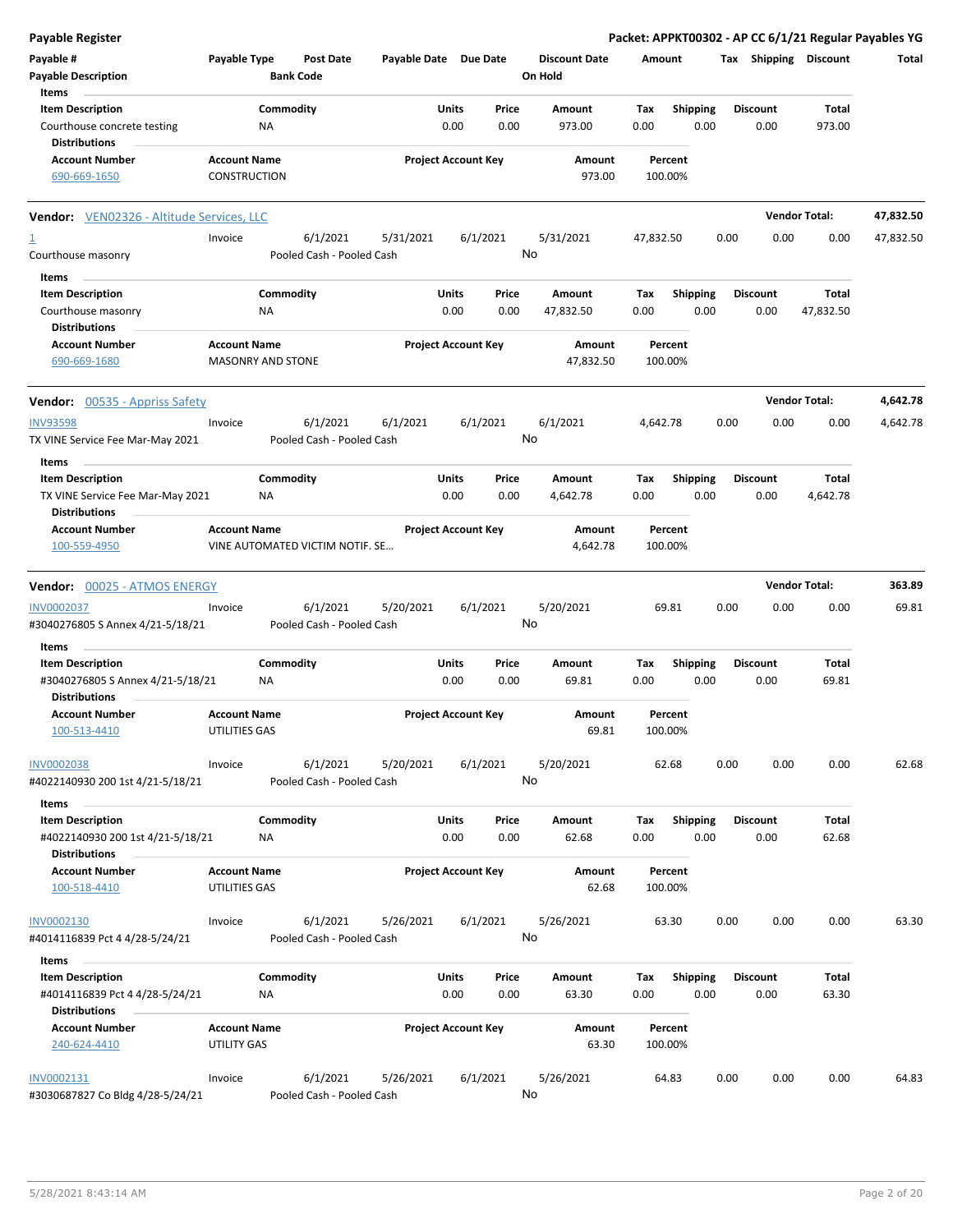| Payable Register                                                                    |                                             |                 |                                       |                       |               |                            |    |                                 |             |                         |      |                         | Packet: APPKT00302 - AP CC 6/1/21 Regular Payables YG |          |
|-------------------------------------------------------------------------------------|---------------------------------------------|-----------------|---------------------------------------|-----------------------|---------------|----------------------------|----|---------------------------------|-------------|-------------------------|------|-------------------------|-------------------------------------------------------|----------|
| Payable #<br><b>Payable Description</b>                                             | Payable Type                                |                 | Post Date<br><b>Bank Code</b>         | Payable Date Due Date |               |                            |    | <b>Discount Date</b><br>On Hold | Amount      |                         |      | Tax Shipping Discount   |                                                       | Total    |
| Items                                                                               |                                             |                 |                                       |                       |               |                            |    |                                 |             |                         |      |                         |                                                       |          |
| <b>Item Description</b><br>#3030687827 Co Bldg 4/28-5/24/21<br><b>Distributions</b> |                                             | Commodity<br>NA |                                       |                       | Units<br>0.00 | Price<br>0.00              |    | Amount<br>64.83                 | Tax<br>0.00 | <b>Shipping</b><br>0.00 |      | <b>Discount</b><br>0.00 | Total<br>64.83                                        |          |
| <b>Account Number</b>                                                               | <b>Account Name</b>                         |                 |                                       |                       |               | <b>Project Account Key</b> |    | Amount                          |             | Percent                 |      |                         |                                                       |          |
| 100-511-4410                                                                        | UTILITIES GAS                               |                 |                                       |                       |               |                            |    | 64.83                           |             | 100.00%                 |      |                         |                                                       |          |
| INV0002132<br>#3030687434 TDHS 4/28-5/24/21                                         | Invoice                                     |                 | 6/1/2021<br>Pooled Cash - Pooled Cash | 5/26/2021             |               | 6/1/2021                   | No | 5/26/2021                       |             | 103.27                  | 0.00 | 0.00                    | 0.00                                                  | 103.27   |
| Items                                                                               |                                             |                 |                                       |                       |               |                            |    |                                 |             |                         |      |                         |                                                       |          |
| <b>Item Description</b>                                                             |                                             | Commodity       |                                       |                       | Units         | Price                      |    | Amount                          | Tax         | <b>Shipping</b>         |      | <b>Discount</b>         | Total                                                 |          |
| #3030687434 TDHS 4/28-5/24/21<br><b>Distributions</b>                               |                                             | ΝA              |                                       |                       | 0.00          | 0.00                       |    | 103.27                          | 0.00        | 0.00                    |      | 0.00                    | 103.27                                                |          |
| <b>Account Number</b>                                                               | <b>Account Name</b>                         |                 |                                       |                       |               | <b>Project Account Key</b> |    | Amount                          |             | Percent                 |      |                         |                                                       |          |
| 100-640-4410                                                                        | UTILITIES GAS                               |                 |                                       |                       |               |                            |    | 103.27                          |             | 100.00%                 |      |                         |                                                       |          |
| Vendor: VEN02077 - Baxter, Leonard J                                                |                                             |                 |                                       |                       |               |                            |    |                                 |             |                         |      | <b>Vendor Total:</b>    |                                                       | 152.00   |
| INV0002133                                                                          | Invoice                                     |                 | 6/1/2021                              | 5/27/2021             |               | 6/1/2021                   |    | 5/27/2021                       |             | 152.00                  | 0.00 | 0.00                    | 0.00                                                  | 152.00   |
| Transport meals/gas 5/11-18/21<br>Items                                             |                                             |                 | Pooled Cash - Pooled Cash             |                       |               |                            | No |                                 |             |                         |      |                         |                                                       |          |
| <b>Item Description</b>                                                             |                                             | Commodity       |                                       |                       | Units         | Price                      |    | Amount                          | Tax         | <b>Shipping</b>         |      | <b>Discount</b>         | Total                                                 |          |
| Transport meals/gas 5/11-18/21<br><b>Distributions</b>                              |                                             | ΝA              |                                       |                       | 0.00          | 0.00                       |    | 152.00                          | 0.00        | 0.00                    |      | 0.00                    | 152.00                                                |          |
| <b>Account Number</b><br>100-560-4280                                               | <b>Account Name</b><br>PRISONER TRANSPORT   |                 |                                       |                       |               | <b>Project Account Key</b> |    | Amount<br>152.00                |             | Percent<br>100.00%      |      |                         |                                                       |          |
| Vendor: 00800 - Bonham Quick Lube                                                   |                                             |                 |                                       |                       |               |                            |    |                                 |             |                         |      | <b>Vendor Total:</b>    |                                                       | 75.00    |
| 107099                                                                              | Invoice                                     |                 | 6/1/2021                              | 5/26/2021             |               | 6/1/2021                   |    | 5/26/2021                       |             | 75.00                   | 0.00 | 0.00                    | 0.00                                                  | 75.00    |
| Sheriff 2020 Chev Unit 0342 oil change                                              |                                             |                 | Pooled Cash - Pooled Cash             |                       |               |                            | No |                                 |             |                         |      |                         |                                                       |          |
| Items<br><b>Item Description</b>                                                    |                                             | Commodity       |                                       |                       | Units         | Price                      |    | Amount                          | Tax         | Shipping                |      | <b>Discount</b>         | Total                                                 |          |
| Sheriff 2020 Chev Unit 0342 oil change<br><b>Distributions</b>                      |                                             | NA              |                                       |                       | 0.00          | 0.00                       |    | 75.00                           | 0.00        | 0.00                    |      | 0.00                    | 75.00                                                 |          |
| <b>Account Number</b><br>100-560-4540                                               | <b>Account Name</b><br>R & M AUTOMOBILES    |                 |                                       |                       |               | <b>Project Account Key</b> |    | <b>Amount</b><br>75.00          |             | Percent<br>100.00%      |      |                         |                                                       |          |
| <b>Vendor: 00725 - BRANNAN, QUIENCY SMITH</b>                                       |                                             |                 |                                       |                       |               |                            |    |                                 |             |                         |      | <b>Vendor Total:</b>    |                                                       | 2,036.00 |
| <b>INV0002032</b><br>CR-20-27341 Miller Dst Ct                                      | Invoice                                     |                 | 6/1/2021<br>Pooled Cash - Pooled Cash | 5/9/2021              |               | 6/1/2021                   | No | 5/9/2021                        |             | 464.00                  | 0.00 | 0.00                    | 0.00                                                  | 464.00   |
| Items                                                                               |                                             |                 |                                       |                       |               |                            |    |                                 |             |                         |      |                         |                                                       |          |
| <b>Item Description</b><br>CR-20-27341 Miller Dst Ct                                |                                             | Commodity<br>ΝA |                                       |                       | Units<br>0.00 | Price<br>0.00              |    | Amount<br>464.00                | Tax<br>0.00 | <b>Shipping</b><br>0.00 |      | <b>Discount</b><br>0.00 | Total<br>464.00                                       |          |
| <b>Distributions</b>                                                                |                                             |                 |                                       |                       |               |                            |    |                                 |             |                         |      |                         |                                                       |          |
| <b>Account Number</b><br>100-435-4370                                               | <b>Account Name</b><br><b>ATTORNEY FEES</b> |                 |                                       |                       |               | <b>Project Account Key</b> |    | Amount<br>464.00                |             | Percent<br>100.00%      |      |                         |                                                       |          |
| <b>INV0002033</b>                                                                   | Invoice                                     |                 | 6/1/2021                              | 5/9/2021              |               | 6/1/2021                   |    | 5/9/2021                        |             | 408.00                  | 0.00 | 0.00                    | 0.00                                                  | 408.00   |
| CR-20-27787 House Dst Ct                                                            |                                             |                 | Pooled Cash - Pooled Cash             |                       |               |                            | No |                                 |             |                         |      |                         |                                                       |          |
| Items                                                                               |                                             |                 |                                       |                       |               |                            |    |                                 |             |                         |      |                         |                                                       |          |
| <b>Item Description</b><br>CR-20-27787 House Dst Ct                                 |                                             | Commodity<br>ΝA |                                       |                       | Units<br>0.00 | Price<br>0.00              |    | Amount<br>408.00                | Tax<br>0.00 | <b>Shipping</b><br>0.00 |      | <b>Discount</b><br>0.00 | Total<br>408.00                                       |          |
| <b>Distributions</b>                                                                |                                             |                 |                                       |                       |               |                            |    |                                 |             |                         |      |                         |                                                       |          |
| <b>Account Number</b><br>100-435-4370                                               | <b>Account Name</b><br><b>ATTORNEY FEES</b> |                 |                                       |                       |               | <b>Project Account Key</b> |    | Amount<br>408.00                |             | Percent<br>100.00%      |      |                         |                                                       |          |
| <b>INV0002034</b>                                                                   | Invoice                                     |                 | 6/1/2021                              | 5/9/2021              |               | 6/1/2021                   |    | 5/9/2021                        |             | 528.00                  | 0.00 | 0.00                    | 0.00                                                  | 528.00   |
| CR-20-27866 Leach Dst Ct                                                            |                                             |                 | Pooled Cash - Pooled Cash             |                       |               |                            | No |                                 |             |                         |      |                         |                                                       |          |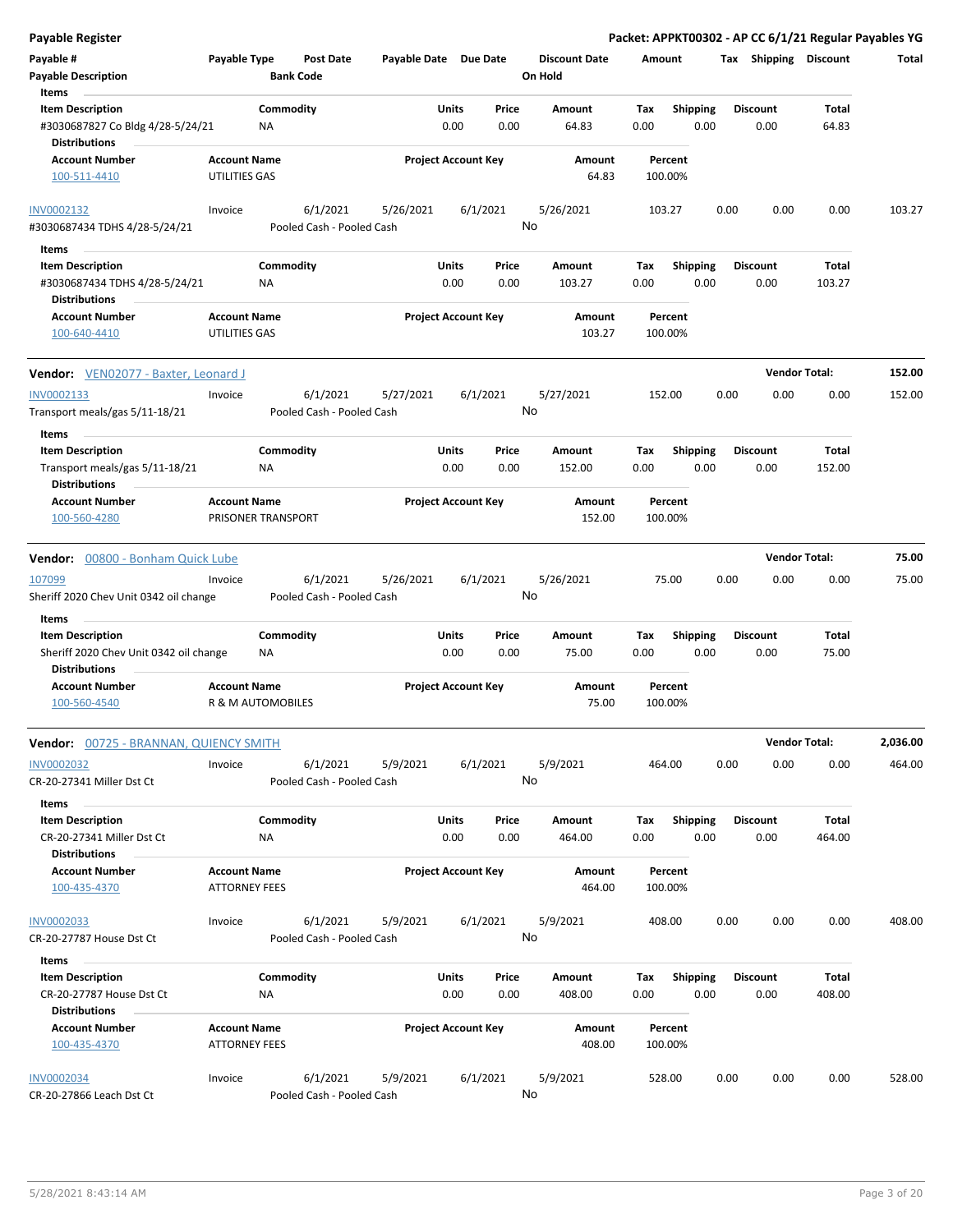| <b>Payable Register</b>                                           |                                             |                                       |                       |                            |               |                                 |                    |                         |      |                         | Packet: APPKT00302 - AP CC 6/1/21 Regular Payables YG |          |
|-------------------------------------------------------------------|---------------------------------------------|---------------------------------------|-----------------------|----------------------------|---------------|---------------------------------|--------------------|-------------------------|------|-------------------------|-------------------------------------------------------|----------|
| Payable #<br><b>Payable Description</b>                           | Payable Type                                | <b>Post Date</b><br><b>Bank Code</b>  | Payable Date Due Date |                            |               | <b>Discount Date</b><br>On Hold | Amount             |                         |      | Tax Shipping Discount   |                                                       | Total    |
| Items                                                             |                                             |                                       |                       |                            |               |                                 |                    |                         |      |                         |                                                       |          |
| <b>Item Description</b>                                           | Commodity                                   |                                       |                       | Units                      | Price         | Amount                          | Tax                | Shipping                |      | <b>Discount</b>         | Total                                                 |          |
| CR-20-27866 Leach Dst Ct<br><b>Distributions</b>                  | NA                                          |                                       |                       | 0.00                       | 0.00          | 528.00                          | 0.00               | 0.00                    |      | 0.00                    | 528.00                                                |          |
| <b>Account Number</b>                                             | <b>Account Name</b>                         |                                       |                       | <b>Project Account Key</b> |               | Amount                          | Percent            |                         |      |                         |                                                       |          |
| 100-435-4370                                                      | <b>ATTORNEY FEES</b>                        |                                       |                       |                            |               | 528.00                          | 100.00%            |                         |      |                         |                                                       |          |
| <b>INV0002035</b>                                                 | Invoice                                     | 6/1/2021                              | 5/9/2021              | 6/1/2021                   |               | 5/9/2021                        | 88.00              |                         | 0.00 | 0.00                    | 0.00                                                  | 88.00    |
| CR-19-26911 Williams Dst Ct                                       |                                             | Pooled Cash - Pooled Cash             |                       |                            |               | No                              |                    |                         |      |                         |                                                       |          |
| Items                                                             |                                             |                                       |                       |                            |               |                                 |                    |                         |      |                         |                                                       |          |
| <b>Item Description</b><br>CR-19-26911 Williams Dst Ct            | Commodity<br>ΝA                             |                                       |                       | Units<br>0.00              | Price<br>0.00 | Amount<br>88.00                 | Tax<br>0.00        | <b>Shipping</b><br>0.00 |      | <b>Discount</b><br>0.00 | Total<br>88.00                                        |          |
| <b>Distributions</b>                                              |                                             |                                       |                       |                            |               |                                 |                    |                         |      |                         |                                                       |          |
| <b>Account Number</b><br>100-435-4370                             | <b>Account Name</b><br><b>ATTORNEY FEES</b> |                                       |                       | <b>Project Account Key</b> |               | Amount<br>88.00                 | Percent<br>100.00% |                         |      |                         |                                                       |          |
| INV0002039                                                        | Invoice                                     | 6/1/2021                              | 5/23/2021             | 6/1/2021                   |               | 5/23/2021                       | 300.00             |                         | 0.00 | 0.00                    | 0.00                                                  | 300.00   |
| 50530 Bilbrey Co Ct@Law                                           |                                             | Pooled Cash - Pooled Cash             |                       |                            |               | No                              |                    |                         |      |                         |                                                       |          |
| Items                                                             |                                             |                                       |                       |                            |               |                                 |                    |                         |      |                         |                                                       |          |
| <b>Item Description</b>                                           | Commodity                                   |                                       |                       | Units                      | Price         | <b>Amount</b>                   | Tax                | <b>Shipping</b>         |      | <b>Discount</b>         | Total                                                 |          |
| 50530 Bilbrey Co Ct@Law                                           | ΝA                                          |                                       |                       | 0.00                       | 0.00          | 300.00                          | 0.00               | 0.00                    |      | 0.00                    | 300.00                                                |          |
| <b>Distributions</b>                                              |                                             |                                       |                       |                            |               |                                 |                    |                         |      |                         |                                                       |          |
| <b>Account Number</b>                                             | <b>Account Name</b>                         |                                       |                       | <b>Project Account Key</b> |               | Amount                          | Percent            |                         |      |                         |                                                       |          |
| 100-410-4240                                                      | <b>INDIGENT ATTORNEY FEES</b>               |                                       |                       |                            |               | 300.00                          | 100.00%            |                         |      |                         |                                                       |          |
| INV0002098<br>CR-21-45267/CR-21-28016-1 Goellner Dst Ct           | Invoice                                     | 6/1/2021<br>Pooled Cash - Pooled Cash | 5/9/2021              | 6/1/2021                   |               | 5/9/2021<br>No                  | 248.00             |                         | 0.00 | 0.00                    | 0.00                                                  | 248.00   |
|                                                                   |                                             |                                       |                       |                            |               |                                 |                    |                         |      |                         |                                                       |          |
| Items<br><b>Item Description</b>                                  | Commodity                                   |                                       |                       | Units                      | Price         | Amount                          | Tax                | <b>Shipping</b>         |      | <b>Discount</b>         | Total                                                 |          |
| CR-21-45267/CR-21-28016-1 Goellner Dst NA<br><b>Distributions</b> |                                             |                                       |                       | 0.00                       | 0.00          | 248.00                          | 0.00               | 0.00                    |      | 0.00                    | 248.00                                                |          |
| <b>Account Number</b>                                             | <b>Account Name</b>                         |                                       |                       | <b>Project Account Key</b> |               | Amount                          | Percent            |                         |      |                         |                                                       |          |
| 100-435-4370                                                      | <b>ATTORNEY FEES</b>                        |                                       |                       |                            |               | 248.00                          | 100.00%            |                         |      |                         |                                                       |          |
| <b>Vendor: 00449 - BRESE-LEBRON LAW, PLLC</b>                     |                                             |                                       |                       |                            |               |                                 |                    |                         |      |                         | <b>Vendor Total:</b>                                  | 1,538.50 |
| 319<br>FA-17-43215 ND Dst Ct                                      | Invoice                                     | 6/1/2021<br>Pooled Cash - Pooled Cash | 5/17/2021             | 6/1/2021                   |               | 5/17/2021<br>No                 | 943.50             |                         | 0.00 | 0.00                    | 0.00                                                  | 943.50   |
| Items                                                             |                                             |                                       |                       |                            |               |                                 |                    |                         |      |                         |                                                       |          |
| <b>Item Description</b>                                           | Commodity                                   |                                       |                       | Units                      | Price         | Amount                          | Tax                | <b>Shipping</b>         |      | <b>Discount</b>         | Total                                                 |          |
| FA-17-43215 ND Dst Ct                                             | NA                                          |                                       |                       | 0.00                       | 0.00          | 943.50                          | 0.00               | 0.00                    |      | 0.00                    | 943.50                                                |          |
| <b>Distributions</b>                                              |                                             |                                       |                       |                            |               |                                 |                    |                         |      |                         |                                                       |          |
| <b>Account Number</b>                                             | <b>Account Name</b>                         |                                       |                       | <b>Project Account Key</b> |               | Amount                          | Percent            |                         |      |                         |                                                       |          |
| 100-435-4360                                                      | ATTORNEY FEES- CPS CASES                    |                                       |                       |                            |               | 943.50                          | 100.00%            |                         |      |                         |                                                       |          |
| 320                                                               | Invoice                                     | 6/1/2021                              | 5/18/2021             | 6/1/2021                   |               | 5/18/2021                       | 450.50             |                         | 0.00 | 0.00                    | 0.00                                                  | 450.50   |
| CR-20-27673 Brown Dst Ct                                          |                                             | Pooled Cash - Pooled Cash             |                       |                            |               | No                              |                    |                         |      |                         |                                                       |          |
| Items                                                             |                                             |                                       |                       |                            |               |                                 |                    |                         |      |                         |                                                       |          |
| <b>Item Description</b>                                           | Commodity                                   |                                       |                       | Units                      | Price         | Amount                          | Tax                | <b>Shipping</b>         |      | <b>Discount</b>         | Total                                                 |          |
| CR-20-27673 Brown Dst Ct<br><b>Distributions</b>                  | NA                                          |                                       |                       | 0.00                       | 0.00          | 450.50                          | 0.00               | 0.00                    |      | 0.00                    | 450.50                                                |          |
| <b>Account Number</b>                                             | <b>Account Name</b>                         |                                       |                       | <b>Project Account Key</b> |               | Amount                          | Percent            |                         |      |                         |                                                       |          |
| 100-435-4370                                                      | <b>ATTORNEY FEES</b>                        |                                       |                       |                            |               | 450.50                          | 100.00%            |                         |      |                         |                                                       |          |
|                                                                   | Invoice                                     | 6/1/2021                              | 5/18/2021             | 6/1/2021                   |               | 5/18/2021                       | 144.50             |                         | 0.00 | 0.00                    | 0.00                                                  | 144.50   |
| 322<br>CR-16-25718 Robinson Dst Ct                                |                                             | Pooled Cash - Pooled Cash             |                       |                            |               | No                              |                    |                         |      |                         |                                                       |          |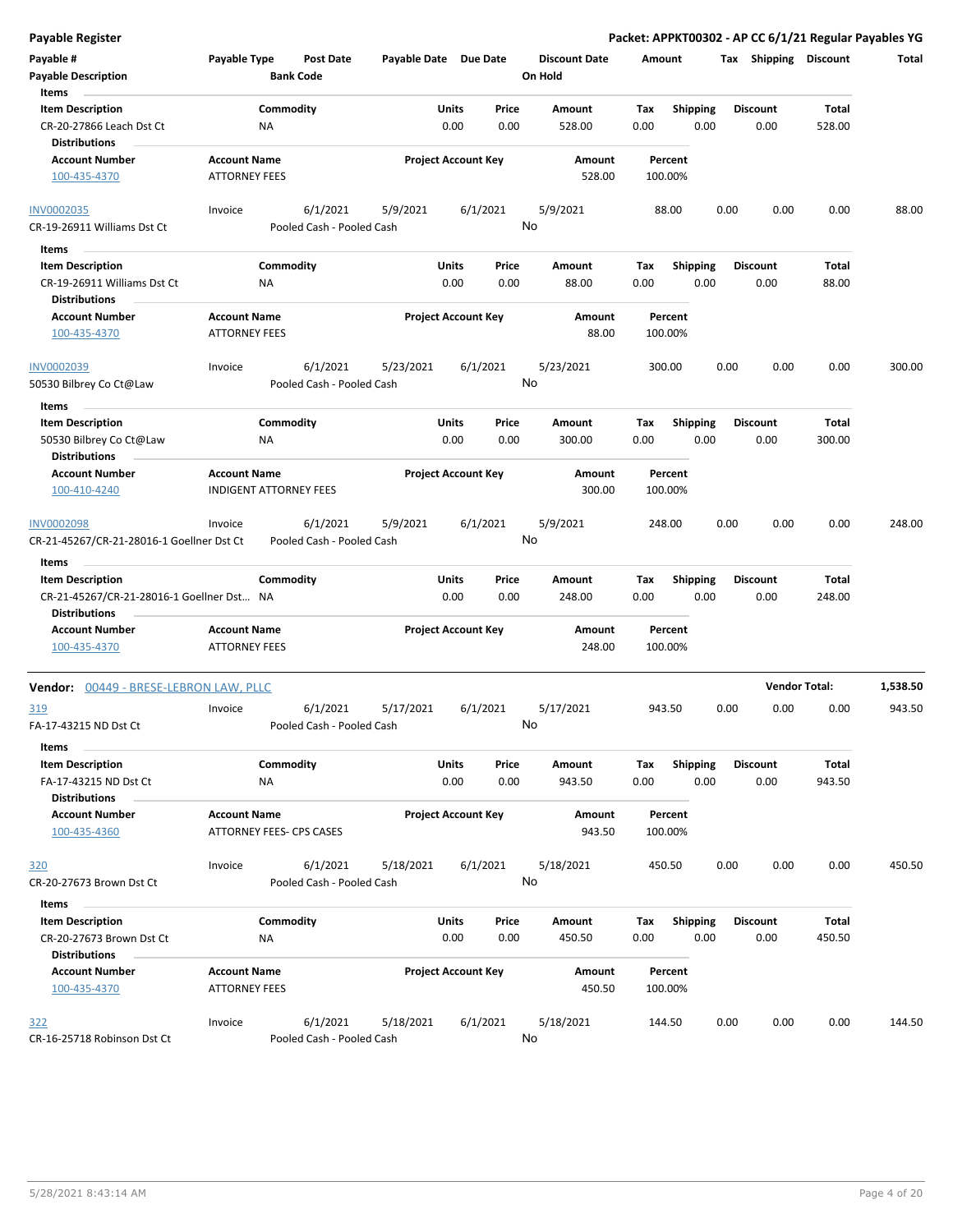| Payable Register                                 |                          |                           |                       |                            |          |                      |            |                 |      |                 |                       | Packet: APPKT00302 - AP CC 6/1/21 Regular Payables YG |
|--------------------------------------------------|--------------------------|---------------------------|-----------------------|----------------------------|----------|----------------------|------------|-----------------|------|-----------------|-----------------------|-------------------------------------------------------|
| Payable #                                        | Payable Type             | <b>Post Date</b>          | Payable Date Due Date |                            |          | <b>Discount Date</b> | Amount     |                 |      |                 | Tax Shipping Discount | Total                                                 |
| <b>Payable Description</b>                       |                          | <b>Bank Code</b>          |                       |                            |          | On Hold              |            |                 |      |                 |                       |                                                       |
| Items                                            |                          |                           |                       |                            |          |                      |            |                 |      |                 |                       |                                                       |
| <b>Item Description</b>                          |                          | Commodity                 |                       | Units                      | Price    | <b>Amount</b>        | Tax        | <b>Shipping</b> |      | <b>Discount</b> | Total                 |                                                       |
| CR-16-25718 Robinson Dst Ct                      | ΝA                       |                           |                       | 0.00                       | 0.00     | 144.50               | 0.00       | 0.00            |      | 0.00            | 144.50                |                                                       |
| <b>Distributions</b>                             |                          |                           |                       |                            |          |                      |            |                 |      |                 |                       |                                                       |
| <b>Account Number</b>                            | <b>Account Name</b>      |                           |                       | <b>Project Account Key</b> |          | Amount               | Percent    |                 |      |                 |                       |                                                       |
| 100-435-4370                                     | <b>ATTORNEY FEES</b>     |                           |                       |                            |          | 144.50               | 100.00%    |                 |      |                 |                       |                                                       |
|                                                  |                          |                           |                       |                            |          |                      |            |                 |      |                 |                       |                                                       |
| Vendor: 00190 - CARTEGRAPH                       |                          |                           |                       |                            |          |                      |            |                 |      |                 | <b>Vendor Total:</b>  | 7,932.50                                              |
| BD0002306                                        | Invoice                  | 6/1/2021                  | 4/30/2021             |                            | 6/1/2021 | 4/30/2021            | 5,380.00   |                 | 0.00 | 0.00            | 0.00                  | 5,380.00                                              |
| OMS Pro 6/1/21-5/31/22                           |                          | Pooled Cash - Pooled Cash |                       |                            |          | No                   |            |                 |      |                 |                       |                                                       |
| Items                                            |                          |                           |                       |                            |          |                      |            |                 |      |                 |                       |                                                       |
| <b>Item Description</b>                          |                          | Commodity                 |                       | Units                      | Price    | Amount               | Tax        | Shipping        |      | <b>Discount</b> | <b>Total</b>          |                                                       |
| OMS Pro 6/1/21-5/31/22                           | ΝA                       |                           |                       | 0.00                       | 0.00     | 5,380.00             | 0.00       | 0.00            |      | 0.00            | 5,380.00              |                                                       |
| <b>Distributions</b>                             |                          |                           |                       |                            |          |                      |            |                 |      |                 |                       |                                                       |
| <b>Account Number</b>                            | <b>Account Name</b>      |                           |                       | <b>Project Account Key</b> |          | Amount               | Percent    |                 |      |                 |                       |                                                       |
| 210-625-4530                                     | <b>COMPUTER SOFTWARE</b> |                           |                       |                            |          | 1,345.00             | 25.00%     |                 |      |                 |                       |                                                       |
|                                                  |                          |                           |                       |                            |          | 1,345.00             |            |                 |      |                 |                       |                                                       |
| 220-625-4530                                     | <b>COMPUTER SOFTWARE</b> |                           |                       |                            |          |                      | 25.00%     |                 |      |                 |                       |                                                       |
| 230-625-4530                                     | <b>COMPUTER SOFTWARE</b> |                           |                       |                            |          | 1,345.00             | 25.00%     |                 |      |                 |                       |                                                       |
| 240-625-4530                                     | <b>COMPUTER SOFTWARE</b> |                           |                       |                            |          | 1,345.00             | 25.00%     |                 |      |                 |                       |                                                       |
| SIN007462                                        | Invoice                  | 6/1/2021                  | 5/1/2021              |                            | 6/1/2021 | 5/1/2021             | 2,552.50   |                 | 0.00 | 0.00            | 0.00                  | 2,552.50                                              |
| OMS implementation #1 of 4                       |                          | Pooled Cash - Pooled Cash |                       |                            |          | No                   |            |                 |      |                 |                       |                                                       |
|                                                  |                          |                           |                       |                            |          |                      |            |                 |      |                 |                       |                                                       |
| Items                                            |                          |                           |                       |                            |          |                      |            |                 |      |                 |                       |                                                       |
| <b>Item Description</b>                          |                          | Commodity                 |                       | Units                      | Price    | Amount               | Tax        | <b>Shipping</b> |      | <b>Discount</b> | Total                 |                                                       |
| OMS implementation #1 of 4                       | ΝA                       |                           |                       | 0.00                       | 0.00     | 2,552.50             | 0.00       | 0.00            |      | 0.00            | 2,552.50              |                                                       |
| <b>Distributions</b>                             |                          |                           |                       |                            |          |                      |            |                 |      |                 |                       |                                                       |
| <b>Account Number</b>                            | <b>Account Name</b>      |                           |                       | <b>Project Account Key</b> |          | Amount               | Percent    |                 |      |                 |                       |                                                       |
| 210-625-4530                                     | <b>COMPUTER SOFTWARE</b> |                           |                       |                            |          | 638.12               | 25.00%     |                 |      |                 |                       |                                                       |
| 220-625-4530                                     | <b>COMPUTER SOFTWARE</b> |                           |                       |                            |          | 638.12               | 25.00%     |                 |      |                 |                       |                                                       |
| 230-625-4530                                     | <b>COMPUTER SOFTWARE</b> |                           |                       |                            |          | 638.12               | 25.00%     |                 |      |                 |                       |                                                       |
| 240-625-4530                                     | <b>COMPUTER SOFTWARE</b> |                           |                       |                            |          | 638.14               | 25.00%     |                 |      |                 |                       |                                                       |
|                                                  |                          |                           |                       |                            |          |                      |            |                 |      |                 |                       |                                                       |
| Vendor: 00493 - CEC FACILITIES GROUP, LLC        |                          |                           |                       |                            |          |                      |            |                 |      |                 | <b>Vendor Total:</b>  | 112,119.09                                            |
| E1936-18                                         | Invoice                  | 6/1/2021                  | 5/30/2021             |                            | 6/1/2021 | 5/30/2021            | 112,119.09 |                 | 0.00 | 0.00            | 0.00                  | 112,119.09                                            |
| Courthouse construction                          |                          | Pooled Cash - Pooled Cash |                       |                            |          | No                   |            |                 |      |                 |                       |                                                       |
| Items                                            |                          |                           |                       |                            |          |                      |            |                 |      |                 |                       |                                                       |
| <b>Item Description</b>                          |                          | Commodity                 |                       | Units                      | Price    | Amount               | Tax        | Shipping        |      | <b>Discount</b> | <b>Total</b>          |                                                       |
| Courthouse construction                          | ΝA                       |                           |                       | 0.00                       | 0.00     | 112,119.09           | 0.00       | 0.00            |      | 0.00            | 112,119.09            |                                                       |
| <b>Distributions</b>                             |                          |                           |                       |                            |          |                      |            |                 |      |                 |                       |                                                       |
| <b>Account Number</b>                            | <b>Account Name</b>      |                           |                       | <b>Project Account Key</b> |          | Amount               | Percent    |                 |      |                 |                       |                                                       |
| 690-669-1650                                     | CONSTRUCTION             |                           |                       |                            |          | 112,119.09           | 100.00%    |                 |      |                 |                       |                                                       |
|                                                  |                          |                           |                       |                            |          |                      |            |                 |      |                 |                       |                                                       |
| Vendor:<br>00069 - FANNIN CENTRAL APPRAISAL DIST |                          |                           |                       |                            |          |                      |            |                 |      |                 | <b>Vendor Total:</b>  | 188,936.00                                            |
| 123375                                           | Invoice                  | 6/1/2021                  | 4/9/2021              |                            | 6/1/2021 | 4/9/2021             | 123,700.00 |                 | 0.00 | 0.00            | 0.00                  | 123,700.00                                            |
| 2021 3rd Quarter Appraisal Services              |                          | Pooled Cash - Pooled Cash |                       |                            |          | No                   |            |                 |      |                 |                       |                                                       |
| Items                                            |                          |                           |                       |                            |          |                      |            |                 |      |                 |                       |                                                       |
| <b>Item Description</b>                          |                          | Commodity                 |                       | Units                      | Price    | <b>Amount</b>        | Tax        | <b>Shipping</b> |      | <b>Discount</b> | <b>Total</b>          |                                                       |
| 2021 3rd Qtr Appraisal Services                  | Service                  |                           |                       | 0.00                       | 0.00     | 123,700.00           | 0.00       | 0.00            |      | 0.00            | 123,700.00            |                                                       |
| Distributions                                    |                          |                           |                       |                            |          |                      |            |                 |      |                 |                       |                                                       |
| <b>Account Number</b>                            | <b>Account Name</b>      |                           |                       | <b>Project Account Key</b> |          | Amount               | Percent    |                 |      |                 |                       |                                                       |
| 100-409-4060                                     | TAX APPRAISAL DISTRICT   |                           |                       |                            |          | 96,486.00            | 78.00%     |                 |      |                 |                       |                                                       |
| 210-621-4060                                     | TAX APPRAISAL DISTRICT   |                           |                       |                            |          | 5,546.21             |            | 4.48%           |      |                 |                       |                                                       |
| 220-622-4060                                     | TAX APPRAISAL DISTRICT   |                           |                       |                            |          | 6,460.60             |            | 5.22%           |      |                 |                       |                                                       |
| 230-623-4060                                     | TAX APPRAISAL DISTRICT   |                           |                       |                            |          | 9,690.91             |            | 7.83%           |      |                 |                       |                                                       |
| 240-624-4060                                     | TAX APPRAISAL DISTRICT   |                           |                       |                            |          | 5,516.28             |            | 4.46%           |      |                 |                       |                                                       |
|                                                  |                          |                           |                       |                            |          |                      |            |                 |      |                 |                       |                                                       |
| 123400                                           | Invoice                  | 6/1/2021                  | 4/9/2021              |                            | 6/1/2021 | 4/9/2021             | 65,236.00  |                 | 0.00 | 0.00            | 0.00                  | 65,236.00                                             |
| 2nd Semi Annual Collection Service July-Dec 2    |                          | Pooled Cash - Pooled Cash |                       |                            |          | No                   |            |                 |      |                 |                       |                                                       |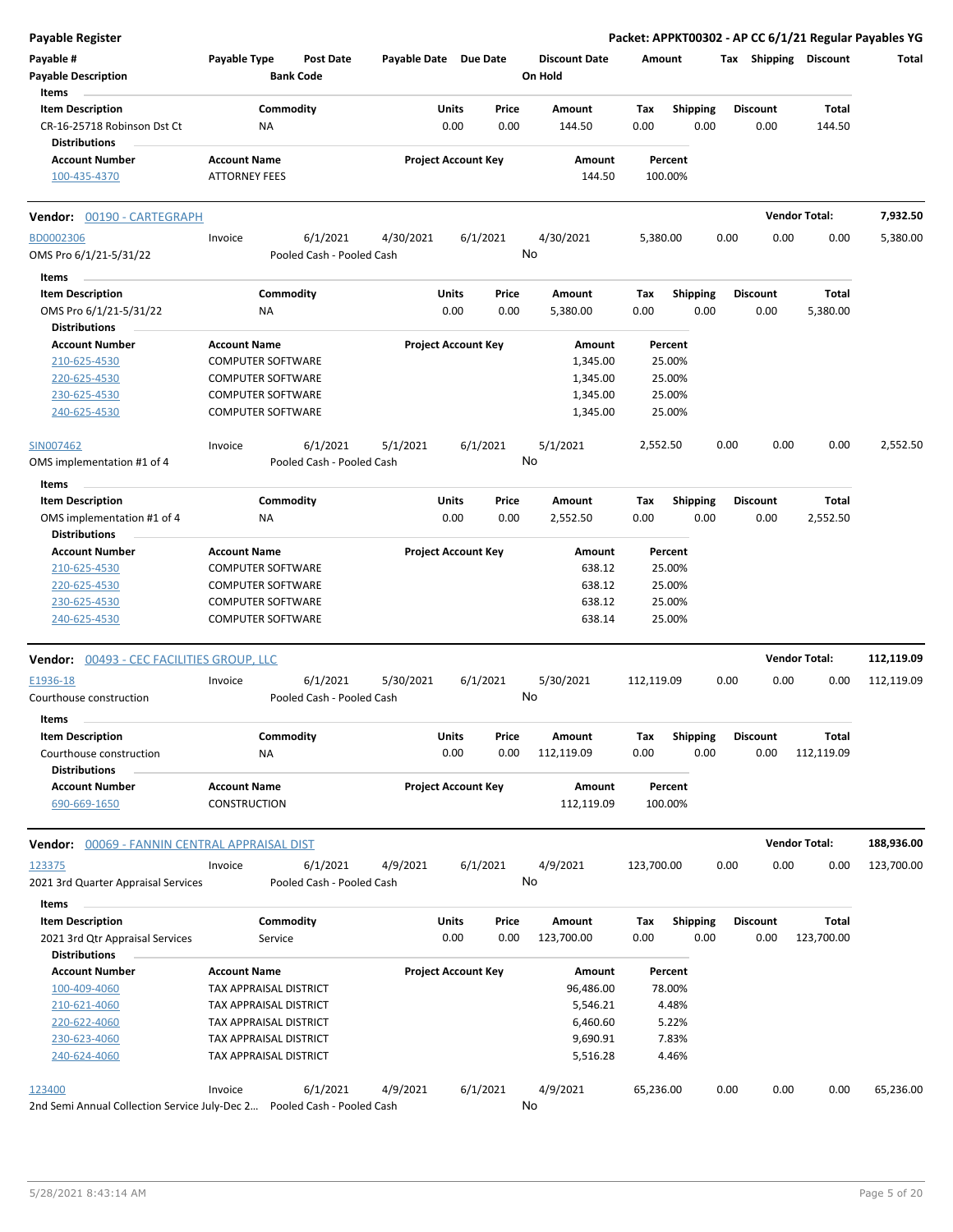**Payable Register Packet: APPKT00302 - AP CC 6/1/21 Regular Payables YG**

| Payable #<br><b>Payable Description</b>                     | Payable Type                                   |           | <b>Post Date</b><br><b>Bank Code</b>  | Payable Date Due Date |                            |          | <b>Discount Date</b><br>On Hold | Amount      |                         | Tax  | <b>Shipping</b>  | <b>Discount</b>      | Total     |
|-------------------------------------------------------------|------------------------------------------------|-----------|---------------------------------------|-----------------------|----------------------------|----------|---------------------------------|-------------|-------------------------|------|------------------|----------------------|-----------|
| <b>Items</b>                                                |                                                |           |                                       |                       |                            |          |                                 |             |                         |      |                  |                      |           |
| <b>Item Description</b>                                     |                                                | Commodity |                                       |                       | Units                      | Price    | Amount                          | Tax         | <b>Shipping</b>         |      | <b>Discount</b>  | Total                |           |
| 2nd Semi Annual Collection Service July-D Service           |                                                |           |                                       |                       | 0.00                       | 0.00     | 65,236.00                       | 0.00        | 0.00                    |      | 0.00             | 65,236.00            |           |
| <b>Distributions</b>                                        |                                                |           |                                       |                       |                            |          |                                 |             |                         |      |                  |                      |           |
| <b>Account Number</b>                                       | <b>Account Name</b>                            |           |                                       |                       | <b>Project Account Key</b> |          | Amount                          |             | Percent                 |      |                  |                      |           |
| 100-409-4060                                                | TAX APPRAISAL DISTRICT                         |           |                                       |                       |                            |          | 36,532.16                       |             | 56.00%                  |      |                  |                      |           |
| 210-621-4060                                                | TAX APPRAISAL DISTRICT                         |           |                                       |                       |                            |          | 5,849.84                        |             | 8.97%                   |      |                  |                      |           |
| 220-622-4060                                                | TAX APPRAISAL DISTRICT                         |           |                                       |                       |                            |          | 6,814.30                        |             | 10.45%                  |      |                  |                      |           |
| 230-623-4060                                                | TAX APPRAISAL DISTRICT                         |           |                                       |                       |                            |          | 10,221.44                       |             | 15.67%                  |      |                  |                      |           |
| 240-624-4060                                                | TAX APPRAISAL DISTRICT                         |           |                                       |                       |                            |          | 5,818.26                        |             | 8.92%                   |      |                  |                      |           |
| Vendor: 00462 - FOUR FEATHERS ALARM                         |                                                |           |                                       |                       |                            |          |                                 |             |                         |      |                  | <b>Vendor Total:</b> | 278.00    |
| 3742                                                        | Invoice                                        |           | 6/1/2021                              | 12/28/2020            |                            | 6/1/2021 | 12/28/2020                      | 278.00      |                         | 0.00 | 0.00             | 0.00                 | 278.00    |
| S Annex Jail intercom service                               |                                                |           | Pooled Cash - Pooled Cash             |                       |                            |          | No                              |             |                         |      |                  |                      |           |
| <b>Items</b>                                                |                                                |           |                                       |                       |                            |          |                                 |             |                         |      |                  |                      |           |
| <b>Item Description</b>                                     |                                                | Commodity |                                       |                       | Units                      | Price    | Amount                          | Tax         | <b>Shipping</b>         |      | <b>Discount</b>  | Total                |           |
| S Annex Jail intercom service                               |                                                | <b>NA</b> |                                       |                       | 0.00                       | 0.00     | 278.00                          | 0.00        | 0.00                    |      | 0.00             | 278.00               |           |
| <b>Distributions</b>                                        |                                                |           |                                       |                       |                            |          |                                 |             |                         |      |                  |                      |           |
| <b>Account Number</b>                                       | <b>Account Name</b>                            |           |                                       |                       | <b>Project Account Key</b> |          | Amount                          |             | Percent                 |      |                  |                      |           |
| 100-565-4500                                                | <b>R&amp;M BUILDING</b>                        |           |                                       |                       |                            |          | 278.00                          | 100.00%     |                         |      |                  |                      |           |
| <b>Vendor: 00491 - FOUR STAR HEATING &amp; A/C</b>          |                                                |           |                                       |                       |                            |          |                                 |             |                         |      |                  | <b>Vendor Total:</b> | 11,950.00 |
|                                                             |                                                |           |                                       |                       |                            |          |                                 |             |                         |      |                  |                      |           |
| S-29272                                                     | Invoice                                        |           | 6/1/2021                              | 5/25/2021             |                            | 6/1/2021 | 5/25/2021<br>No                 | 6,950.00    |                         | 0.00 | 0.00             | 0.00                 | 6,950.00  |
| HVAC replacement in Adult Prob area                         |                                                |           | Pooled Cash - Pooled Cash             |                       |                            |          |                                 |             |                         |      |                  |                      |           |
| Items                                                       |                                                |           |                                       |                       |                            |          |                                 |             |                         |      |                  |                      |           |
| <b>Item Description</b>                                     |                                                | Commodity |                                       |                       | Units                      | Price    | Amount                          | Tax         | <b>Shipping</b>         |      | <b>Discount</b>  | Total                |           |
| HVAC replacement in Adult Prob area<br><b>Distributions</b> |                                                | NA        |                                       |                       | 0.00                       | 0.00     | 6,950.00                        | 0.00        | 0.00                    |      | 0.00             | 6,950.00             |           |
| <b>Account Number</b><br>100-565-4500                       | <b>Account Name</b><br><b>R&amp;M BUILDING</b> |           |                                       |                       | <b>Project Account Key</b> |          | Amount<br>6,950.00              | 100.00%     | Percent                 |      |                  |                      |           |
| S-29279                                                     | Invoice                                        |           | 6/1/2021                              | 5/19/2021             |                            | 6/1/2021 | 5/19/2021                       | 5,000.00    |                         | 0.00 | 0.00             | 0.00                 | 5,000.00  |
| HVAC replacement Inmate area                                |                                                |           | Pooled Cash - Pooled Cash             |                       |                            |          | No                              |             |                         |      |                  |                      |           |
|                                                             |                                                |           |                                       |                       |                            |          |                                 |             |                         |      |                  |                      |           |
| Items                                                       |                                                |           |                                       |                       |                            |          |                                 |             |                         |      |                  |                      |           |
| <b>Item Description</b>                                     |                                                | Commodity |                                       |                       | Units                      | Price    | Amount                          | Tax         | <b>Shipping</b>         |      | <b>Discount</b>  | Total                |           |
| HVAC replacement Inmate area<br><b>Distributions</b>        |                                                | <b>NA</b> |                                       |                       | 0.00                       | 0.00     | 5,000.00                        | 0.00        | 0.00                    |      | 0.00             | 5,000.00             |           |
| <b>Account Number</b>                                       | <b>Account Name</b>                            |           |                                       |                       | <b>Project Account Key</b> |          | Amount                          |             | Percent                 |      |                  |                      |           |
| 100-565-4500                                                | R&M BUILDING                                   |           |                                       |                       |                            |          | 5,000.00                        | 100.00%     |                         |      |                  |                      |           |
| <b>Vendor: 00236 - FUNCTION 4, LLC</b>                      |                                                |           |                                       |                       |                            |          |                                 |             |                         |      |                  | <b>Vendor Total:</b> | 40.00     |
| <b>INV862488</b>                                            | Invoice                                        |           | 6/1/2021                              | 5/21/2021             |                            | 6/1/2021 | 5/21/2021                       | 40.00       |                         | 0.00 | 0.00             | 0.00                 | 40.00     |
| Copies 5/27-6/26/21                                         |                                                |           | Pooled Cash - Pooled Cash             |                       |                            |          | No                              |             |                         |      |                  |                      |           |
|                                                             |                                                |           |                                       |                       |                            |          |                                 |             |                         |      |                  |                      |           |
| Items                                                       |                                                |           |                                       |                       |                            |          |                                 |             |                         |      |                  |                      |           |
| <b>Item Description</b>                                     |                                                | Commodity |                                       |                       | Units<br>0.00              | Price    | Amount<br>40.00                 | Tax<br>0.00 | <b>Shipping</b><br>0.00 |      | Discount<br>0.00 | Total<br>40.00       |           |
| Copies 5/27-6/26/21                                         |                                                | ΝA        |                                       |                       |                            | 0.00     |                                 |             |                         |      |                  |                      |           |
| <b>Distributions</b><br><b>Account Number</b>               | <b>Account Name</b>                            |           |                                       |                       | <b>Project Account Key</b> |          | Amount                          | Percent     |                         |      |                  |                      |           |
| 100-510-3150                                                | <b>COPIER RENTAL</b>                           |           |                                       |                       |                            |          | 40.00                           | 100.00%     |                         |      |                  |                      |           |
| <b>Vendor:</b> 00512 - GAYLON P. RIDDELS LAW FIRM, PC       |                                                |           |                                       |                       |                            |          |                                 |             |                         |      |                  | <b>Vendor Total:</b> | 4,522.00  |
|                                                             |                                                |           |                                       |                       |                            |          |                                 | 988.00      |                         | 0.00 | 0.00             | 0.00                 | 988.00    |
| INV0002100<br>CR-20-27833 Martin Dst Ct                     | Invoice                                        |           | 6/1/2021<br>Pooled Cash - Pooled Cash | 5/19/2021             |                            | 6/1/2021 | 5/19/2021<br>No                 |             |                         |      |                  |                      |           |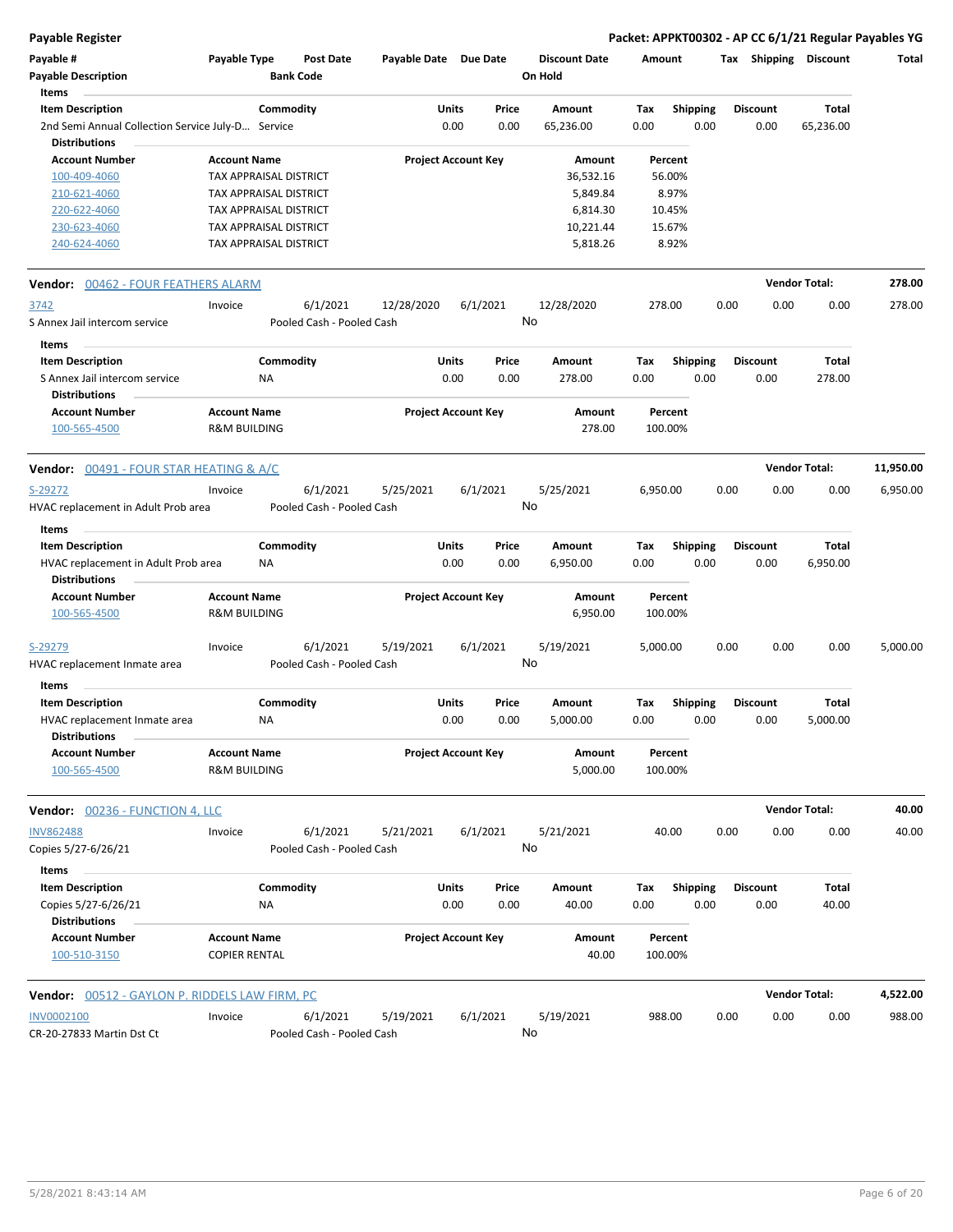| Payable Register                                                   |                                             |                                      |                       |                            |               |                                 |             |                    |      |                         |                      | Packet: APPKT00302 - AP CC 6/1/21 Regular Payables YG |
|--------------------------------------------------------------------|---------------------------------------------|--------------------------------------|-----------------------|----------------------------|---------------|---------------------------------|-------------|--------------------|------|-------------------------|----------------------|-------------------------------------------------------|
| Payable #<br><b>Payable Description</b>                            | Payable Type                                | <b>Post Date</b><br><b>Bank Code</b> | Payable Date Due Date |                            |               | <b>Discount Date</b><br>On Hold | Amount      |                    |      | Tax Shipping Discount   |                      | Total                                                 |
| Items                                                              |                                             |                                      |                       |                            |               |                                 |             |                    |      |                         |                      |                                                       |
| <b>Item Description</b><br>CR-20-27833 Martin Dst Ct               | Commodity<br>NA                             |                                      |                       | Units<br>0.00              | Price<br>0.00 | Amount<br>988.00                | Tax<br>0.00 | Shipping<br>0.00   |      | <b>Discount</b><br>0.00 | Total<br>988.00      |                                                       |
| <b>Distributions</b>                                               |                                             |                                      |                       |                            |               |                                 |             |                    |      |                         |                      |                                                       |
| <b>Account Number</b>                                              | <b>Account Name</b>                         |                                      |                       | <b>Project Account Key</b> |               | Amount                          |             | Percent            |      |                         |                      |                                                       |
| 100-435-4370                                                       | <b>ATTORNEY FEES</b>                        |                                      |                       |                            |               | 988.00                          |             | 100.00%            |      |                         |                      |                                                       |
| INV0002101                                                         | Invoice                                     | 6/1/2021                             | 5/19/2021             | 6/1/2021                   |               | 5/19/2021                       |             | 864.50             | 0.00 | 0.00                    | 0.00                 | 864.50                                                |
| CR-17-26398 Henry Dst Ct                                           |                                             | Pooled Cash - Pooled Cash            |                       |                            |               | No                              |             |                    |      |                         |                      |                                                       |
| Items<br>$\sim$                                                    |                                             |                                      |                       |                            |               |                                 |             |                    |      |                         |                      |                                                       |
| <b>Item Description</b>                                            | Commodity                                   |                                      |                       | Units                      | Price         | Amount                          | Tax         | <b>Shipping</b>    |      | <b>Discount</b>         | Total                |                                                       |
| CR-17-26398 Henry Dst Ct                                           | ΝA                                          |                                      |                       | 0.00                       | 0.00          | 864.50                          | 0.00        | 0.00               |      | 0.00                    | 864.50               |                                                       |
| <b>Distributions</b>                                               |                                             |                                      |                       |                            |               |                                 |             |                    |      |                         |                      |                                                       |
| <b>Account Number</b><br>100-435-4370                              | <b>Account Name</b><br><b>ATTORNEY FEES</b> |                                      |                       | <b>Project Account Key</b> |               | Amount<br>864.50                |             | Percent<br>100.00% |      |                         |                      |                                                       |
| INV0002102                                                         | Invoice                                     | 6/1/2021                             | 4/30/2021             | 6/1/2021                   |               | 4/30/2021                       | 2,033.00    |                    | 0.00 | 0.00                    | 0.00                 | 2,033.00                                              |
| CR-19-27116 Maudlin Dst Ct 10/9/19-9/30/20                         |                                             | Pooled Cash - Pooled Cash            |                       |                            |               | No                              |             |                    |      |                         |                      |                                                       |
| Items                                                              |                                             |                                      |                       |                            |               |                                 |             |                    |      |                         |                      |                                                       |
| <b>Item Description</b>                                            | Commodity                                   |                                      |                       | Units                      | Price         | Amount                          | Tax         | <b>Shipping</b>    |      | <b>Discount</b>         | Total                |                                                       |
| CR-19-27116 Maudlin Dst Ct 10/9/19-9/30 NA<br><b>Distributions</b> |                                             |                                      |                       | 0.00                       | 0.00          | 2,033.00                        | 0.00        | 0.00               |      | 0.00                    | 2,033.00             |                                                       |
| <b>Account Number</b>                                              | <b>Account Name</b>                         |                                      |                       | <b>Project Account Key</b> |               | Amount                          |             | Percent            |      |                         |                      |                                                       |
| 100-435-4370                                                       | <b>ATTORNEY FEES</b>                        |                                      |                       |                            |               | 2,033.00                        |             | 100.00%            |      |                         |                      |                                                       |
| INV0002103                                                         | Invoice                                     | 6/1/2021                             | 4/30/2021             | 6/1/2021                   |               | 4/30/2021                       |             | 636.50             | 0.00 | 0.00                    | 0.00                 | 636.50                                                |
| CR-19-27116 Maudlin Dst Ct 10/1/20-3/30/21                         |                                             | Pooled Cash - Pooled Cash            |                       |                            |               | No                              |             |                    |      |                         |                      |                                                       |
| Items                                                              |                                             |                                      |                       |                            |               |                                 |             |                    |      |                         |                      |                                                       |
| <b>Item Description</b>                                            | Commodity                                   |                                      |                       | <b>Units</b>               | Price         | Amount                          | Tax         | <b>Shipping</b>    |      | <b>Discount</b>         | Total                |                                                       |
| CR-19-27116 Maudlin Dst Ct 10/1/20-3/30 NA                         |                                             |                                      |                       | 0.00                       | 0.00          | 636.50                          | 0.00        | 0.00               |      | 0.00                    | 636.50               |                                                       |
| <b>Distributions</b>                                               |                                             |                                      |                       |                            |               |                                 |             |                    |      |                         |                      |                                                       |
| <b>Account Number</b><br>100-435-4370                              | <b>Account Name</b><br><b>ATTORNEY FEES</b> |                                      |                       | <b>Project Account Key</b> |               | Amount<br>636.50                |             | Percent<br>100.00% |      |                         |                      |                                                       |
| Vendor: 00010 - HOLLAND, JORDAN PLLC                               |                                             |                                      |                       |                            |               |                                 |             |                    |      |                         | <b>Vendor Total:</b> | 1,785.55                                              |
| <b>INV0002096</b>                                                  | Invoice                                     | 6/1/2021                             | 5/21/2021             | 6/1/2021                   |               | 5/21/2021                       | 548.80      |                    | 0.00 | 0.00                    | 0.00                 | 548.80                                                |
| CR-20-27761 Barnes Dst Ct                                          |                                             | Pooled Cash - Pooled Cash            |                       |                            |               | No l                            |             |                    |      |                         |                      |                                                       |
| Items<br><b>Item Description</b>                                   | Commodity                                   |                                      |                       | <b>Units</b>               | Price         | Amount                          | Tax         | <b>Shipping</b>    |      | <b>Discount</b>         | Total                |                                                       |
| CR-20-27761 Barnes Dst Ct                                          | NA                                          |                                      |                       | 0.00                       | 0.00          | 548.80                          | 0.00        | 0.00               |      | 0.00                    | 548.80               |                                                       |
| <b>Distributions</b>                                               |                                             |                                      |                       |                            |               |                                 |             |                    |      |                         |                      |                                                       |
| <b>Account Number</b>                                              | <b>Account Name</b>                         |                                      |                       | <b>Project Account Key</b> |               | Amount                          |             | Percent            |      |                         |                      |                                                       |
| 100-435-4370                                                       | <b>ATTORNEY FEES</b>                        |                                      |                       |                            |               | 548.80                          |             | 100.00%            |      |                         |                      |                                                       |
| <b>INV0002097</b>                                                  | Invoice                                     | 6/1/2021                             | 5/21/2021             | 6/1/2021                   |               | 5/21/2021                       | 731.00      |                    | 0.00 | 0.00                    | 0.00                 | 731.00                                                |
| CR-19-26953 Cagle Dst Ct                                           |                                             | Pooled Cash - Pooled Cash            |                       |                            |               | No                              |             |                    |      |                         |                      |                                                       |
| Items                                                              |                                             |                                      |                       |                            |               |                                 |             |                    |      |                         |                      |                                                       |
| <b>Item Description</b>                                            | Commodity                                   |                                      |                       | <b>Units</b>               | Price         | Amount                          | Tax         | <b>Shipping</b>    |      | <b>Discount</b>         | <b>Total</b>         |                                                       |
| CR-19-26953 Cagle Dst Ct<br><b>Distributions</b>                   | NA                                          |                                      |                       | 0.00                       | 0.00          | 731.00                          | 0.00        | 0.00               |      | 0.00                    | 731.00               |                                                       |
| <b>Account Number</b>                                              | <b>Account Name</b>                         |                                      |                       | <b>Project Account Key</b> |               | Amount                          |             | Percent            |      |                         |                      |                                                       |
| 100-435-4370                                                       | <b>ATTORNEY FEES</b>                        |                                      |                       |                            |               | 731.00                          |             | 100.00%            |      |                         |                      |                                                       |
| INV0002124                                                         | Invoice                                     | 6/1/2021                             | 5/21/2021             | 6/1/2021                   |               | 5/21/2021                       |             | 178.50             | 0.00 | 0.00                    | 0.00                 | 178.50                                                |
| CR-20-27517 Autry Dst Ct                                           |                                             | Pooled Cash - Pooled Cash            |                       |                            |               | No                              |             |                    |      |                         |                      |                                                       |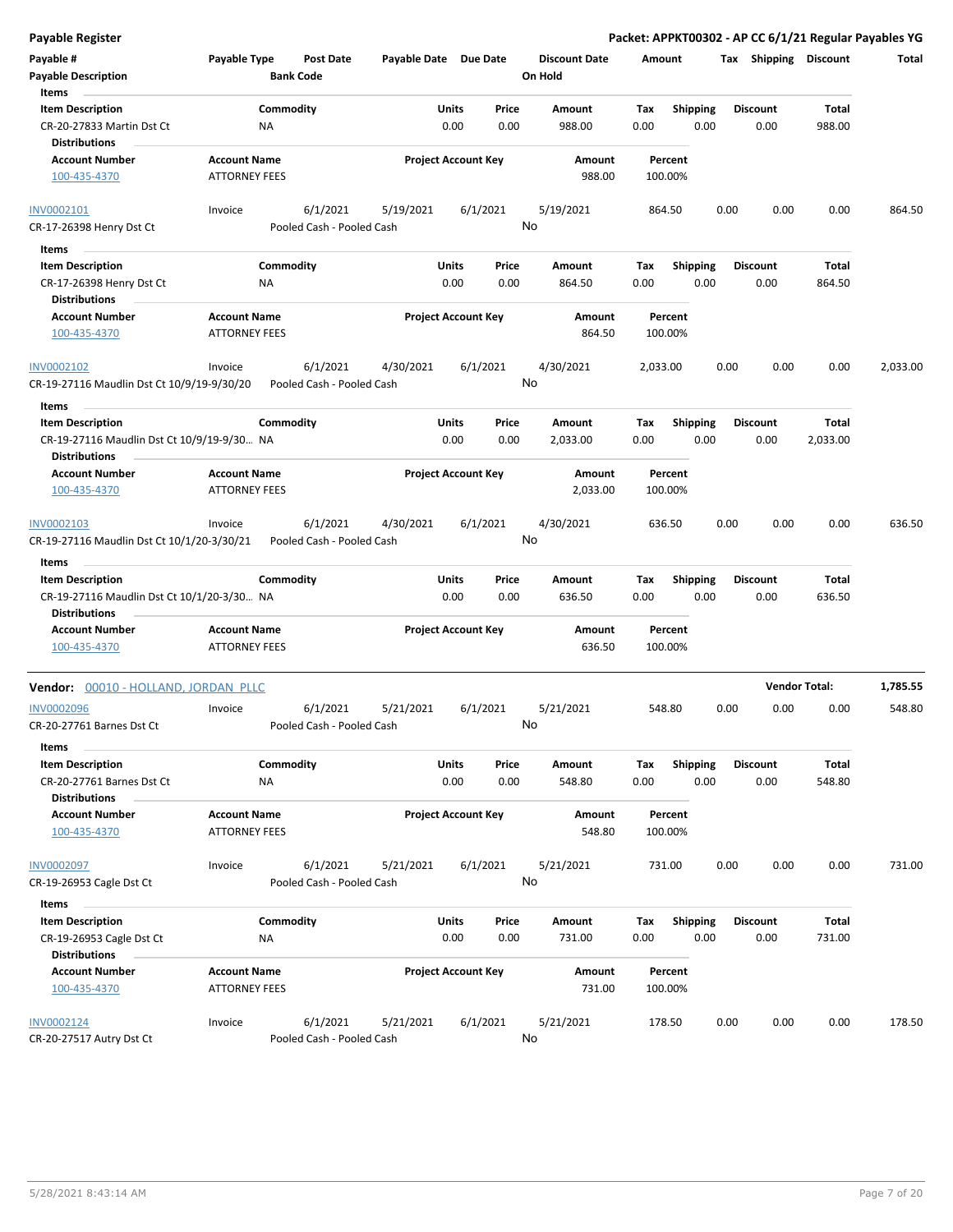| <b>Payable Register</b>                                                                      |                      |                  |                                       |                       |                                    |               |                      |             |                         |      |                         |                       | Packet: APPKT00302 - AP CC 6/1/21 Regular Payables YG |
|----------------------------------------------------------------------------------------------|----------------------|------------------|---------------------------------------|-----------------------|------------------------------------|---------------|----------------------|-------------|-------------------------|------|-------------------------|-----------------------|-------------------------------------------------------|
| Payable #                                                                                    | Payable Type         |                  | <b>Post Date</b>                      | Payable Date Due Date |                                    |               | <b>Discount Date</b> | Amount      |                         |      |                         | Tax Shipping Discount | Total                                                 |
| <b>Payable Description</b>                                                                   |                      | <b>Bank Code</b> |                                       |                       |                                    |               | On Hold              |             |                         |      |                         |                       |                                                       |
| Items                                                                                        |                      |                  |                                       |                       |                                    |               |                      |             |                         |      |                         |                       |                                                       |
| <b>Item Description</b>                                                                      |                      | Commodity        |                                       |                       | Units                              | Price         | Amount               | Tax         | Shipping                |      | <b>Discount</b>         | Total                 |                                                       |
| CR-20-27517 Autry Dst Ct<br><b>Distributions</b>                                             |                      | ΝA               |                                       |                       | 0.00                               | 0.00          | 178.50               | 0.00        | 0.00                    |      | 0.00                    | 178.50                |                                                       |
| <b>Account Number</b>                                                                        | <b>Account Name</b>  |                  |                                       |                       | <b>Project Account Key</b>         |               | Amount               |             | Percent                 |      |                         |                       |                                                       |
| 100-435-4370                                                                                 | <b>ATTORNEY FEES</b> |                  |                                       |                       |                                    |               | 178.50               |             | 100.00%                 |      |                         |                       |                                                       |
| INV0002125<br>CR-20-27555 Turner Dst Ct                                                      | Invoice              |                  | 6/1/2021<br>Pooled Cash - Pooled Cash | 5/21/2021             |                                    | 6/1/2021      | 5/21/2021<br>No      |             | 327.25                  | 0.00 | 0.00                    | 0.00                  | 327.25                                                |
| Items                                                                                        |                      |                  |                                       |                       |                                    |               |                      |             |                         |      |                         |                       |                                                       |
| <b>Item Description</b>                                                                      |                      | Commodity        |                                       |                       | Units                              | Price         | Amount               | Tax         | <b>Shipping</b>         |      | <b>Discount</b>         | Total                 |                                                       |
| CR-20-27555 Turner Dst Ct<br><b>Distributions</b>                                            |                      | ΝA               |                                       |                       | 0.00                               | 0.00          | 327.25               | 0.00        | 0.00                    |      | 0.00                    | 327.25                |                                                       |
| <b>Account Number</b>                                                                        | <b>Account Name</b>  |                  |                                       |                       | <b>Project Account Key</b>         |               | Amount               |             | Percent                 |      |                         |                       |                                                       |
| 100-435-4370                                                                                 | <b>ATTORNEY FEES</b> |                  |                                       |                       |                                    |               | 327.25               |             | 100.00%                 |      |                         |                       |                                                       |
| <b>Vendor:</b> VEN02144 - Hudson Site Control, LLC                                           |                      |                  |                                       |                       |                                    |               |                      |             |                         |      |                         | <b>Vendor Total:</b>  | 3,360.00                                              |
| 9651                                                                                         | Invoice              |                  | 6/1/2021                              | 4/23/2021             |                                    | 6/1/2021      | 4/23/2021            | 3,360.00    |                         | 0.00 | 0.00                    | 0.00                  | 3,360.00                                              |
| Courthouse construction                                                                      |                      |                  | Pooled Cash - Pooled Cash             |                       |                                    |               | No                   |             |                         |      |                         |                       |                                                       |
| Items                                                                                        |                      |                  |                                       |                       |                                    |               |                      |             |                         |      |                         |                       |                                                       |
| <b>Item Description</b>                                                                      |                      | Commodity        |                                       |                       | Units                              | Price         | Amount               | Tax         | <b>Shipping</b>         |      | <b>Discount</b>         | Total                 |                                                       |
| Courthouse construction<br><b>Distributions</b>                                              |                      | NA               |                                       |                       | 0.00                               | 0.00          | 3,360.00             | 0.00        | 0.00                    |      | 0.00                    | 3,360.00              |                                                       |
| <b>Account Number</b>                                                                        | <b>Account Name</b>  |                  |                                       |                       | <b>Project Account Key</b>         |               | Amount               |             | Percent                 |      |                         |                       |                                                       |
| 690-669-1650                                                                                 | CONSTRUCTION         |                  |                                       |                       |                                    |               | 3,360.00             |             | 100.00%                 |      |                         |                       |                                                       |
| <b>Vendor: 00397 - JESSICA MCDONALD &amp; ASSOC.</b>                                         |                      |                  |                                       |                       |                                    |               |                      |             |                         |      |                         | <b>Vendor Total:</b>  | 700.00                                                |
| INV0002031                                                                                   | Invoice              |                  | 6/1/2021                              | 5/11/2021             |                                    | 6/1/2021      | 5/11/2021            |             | 700.00                  | 0.00 | 0.00                    | 0.00                  | 700.00                                                |
| CR-20-27717 Malone Dst Ct                                                                    |                      |                  | Pooled Cash - Pooled Cash             |                       |                                    |               | No                   |             |                         |      |                         |                       |                                                       |
| Items                                                                                        |                      |                  |                                       |                       |                                    |               |                      |             |                         |      |                         |                       |                                                       |
| <b>Item Description</b><br>CR-20-27717 Malone Dst Ct                                         |                      | Commodity<br>NA  |                                       |                       | Units<br>0.00                      | Price<br>0.00 | Amount<br>700.00     | Tax<br>0.00 | <b>Shipping</b><br>0.00 |      | <b>Discount</b><br>0.00 | Total<br>700.00       |                                                       |
| <b>Distributions</b>                                                                         |                      |                  |                                       |                       |                                    |               |                      |             |                         |      |                         |                       |                                                       |
| <b>Account Number</b>                                                                        | <b>Account Name</b>  |                  |                                       |                       | <b>Project Account Key</b>         |               | Amount               |             | Percent                 |      |                         |                       |                                                       |
| 100-435-4370                                                                                 | <b>ATTORNEY FEES</b> |                  |                                       |                       |                                    |               | 700.00               |             | 100.00%                 |      |                         |                       |                                                       |
| Vendor: VEN02091 - Joe R. Jones Construction Inc                                             |                      |                  |                                       |                       |                                    |               |                      |             |                         |      |                         | <b>Vendor Total:</b>  | 52,466.80                                             |
| 20-083-08                                                                                    | Invoice              |                  | 6/1/2021                              | 5/17/2021             |                                    | 6/1/2021      | 5/17/2021            | 52,466.80   |                         | 0.00 | 0.00                    | 0.00                  | 52,466.80                                             |
| Courthouse construction                                                                      |                      |                  | Pooled Cash - Pooled Cash             |                       |                                    |               | No                   |             |                         |      |                         |                       |                                                       |
| Items                                                                                        |                      |                  |                                       |                       |                                    |               |                      |             |                         |      |                         |                       |                                                       |
| <b>Item Description</b>                                                                      |                      | Commodity        |                                       |                       | Units                              | Price         | Amount               | Tax         | <b>Shipping</b>         |      | <b>Discount</b>         | Total                 |                                                       |
| Courthouse construction<br><b>Distributions</b>                                              |                      | ΝA               |                                       |                       | 0.00                               | 0.00          | 52,466.80            | 0.00        | 0.00                    |      | 0.00                    | 52,466.80             |                                                       |
| <b>Account Number</b>                                                                        | <b>Account Name</b>  |                  |                                       |                       | <b>Project Account Key</b>         |               | Amount               |             | Percent                 |      |                         |                       |                                                       |
| 690-669-1650                                                                                 | CONSTRUCTION         |                  |                                       |                       |                                    |               | 52,466.80            |             | 100.00%                 |      |                         |                       |                                                       |
|                                                                                              |                      |                  |                                       |                       |                                    |               |                      |             |                         |      |                         | <b>Vendor Total:</b>  | 114.68                                                |
| <b>Vendor:</b> 00444 - KONICA MINOLTA PREMIER FINANCE                                        |                      |                  |                                       |                       |                                    | 6/1/2021      | 5/25/2021            |             | 114.68                  | 0.00 | 0.00                    | 0.00                  | 114.68                                                |
| 72635829                                                                                     | Invoice              |                  | 6/1/2021                              | 5/25/2021             |                                    |               |                      |             |                         |      |                         |                       |                                                       |
| Copier lease 6/1-30/21 108 E Sam Rayburn                                                     |                      |                  | Pooled Cash - Pooled Cash             |                       |                                    |               | No                   |             |                         |      |                         |                       |                                                       |
| Items                                                                                        |                      |                  |                                       |                       |                                    |               |                      |             |                         |      |                         |                       |                                                       |
| <b>Item Description</b>                                                                      |                      | Commodity        |                                       |                       | Units                              | Price         | Amount               | Тах         | <b>Shipping</b>         |      | <b>Discount</b>         | Total                 |                                                       |
| Copier lease 6/1-30/21 108 E Sam Rayburn NA<br><b>Distributions</b><br><b>Account Number</b> | <b>Account Name</b>  |                  |                                       |                       | 0.00<br><b>Project Account Key</b> | 0.00          | 114.68               | 0.00        | 0.00                    |      | 0.00                    | 114.68                |                                                       |

**Vendor:** VEN02440 - Law Office of Bi Hunt **Vendor Total: 935.00**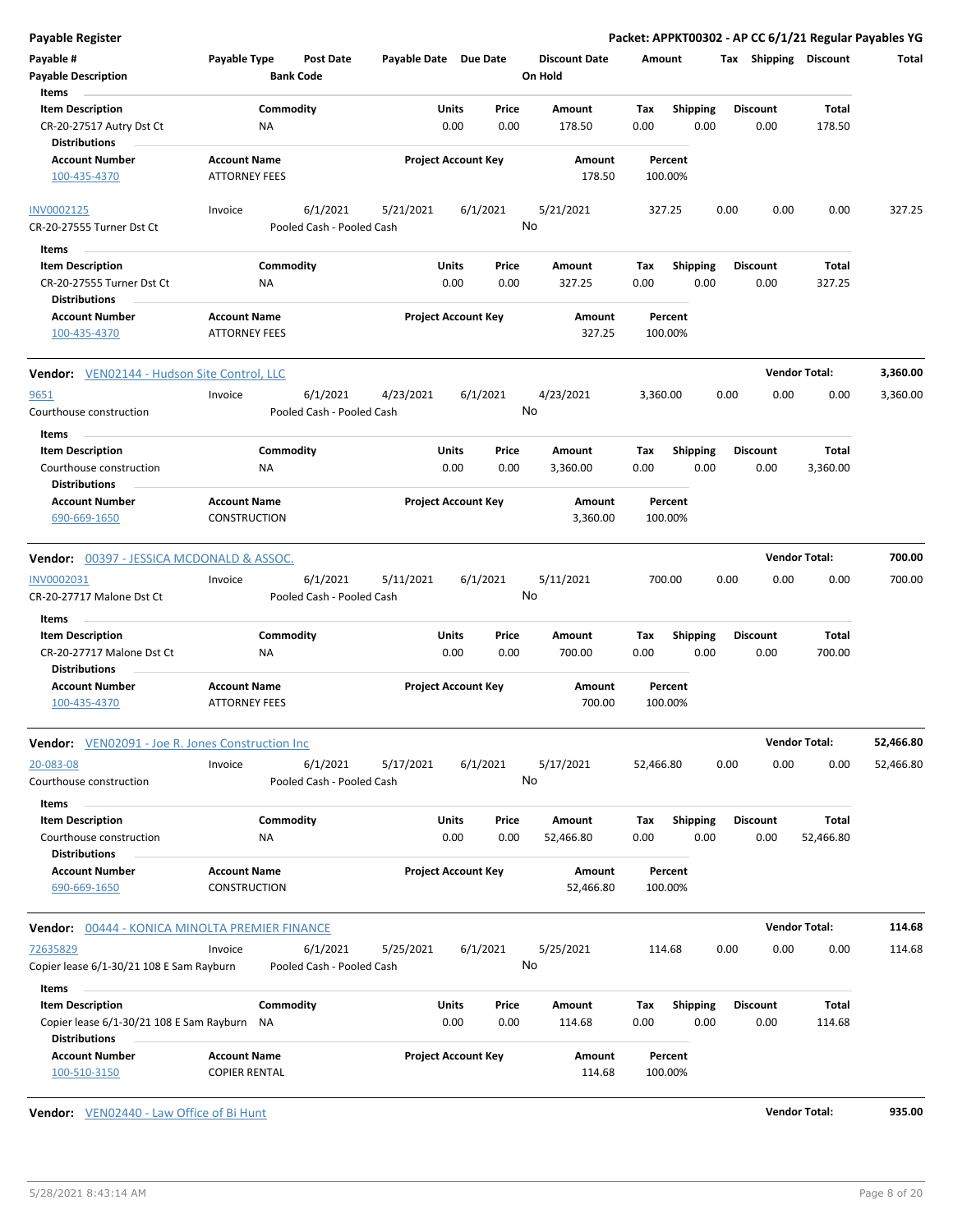| Payable Register                                                                        |                                             |                                       |              |                            |               |                                 |                    |                         |      |                         |                          | Packet: APPKT00302 - AP CC 6/1/21 Regular Payables YG |
|-----------------------------------------------------------------------------------------|---------------------------------------------|---------------------------------------|--------------|----------------------------|---------------|---------------------------------|--------------------|-------------------------|------|-------------------------|--------------------------|-------------------------------------------------------|
| Payable #<br><b>Payable Description</b>                                                 | Payable Type                                | <b>Post Date</b><br><b>Bank Code</b>  | Payable Date | <b>Due Date</b>            |               | <b>Discount Date</b><br>On Hold | Amount             |                         |      | Tax Shipping Discount   |                          | Total                                                 |
| <b>INV0002050</b><br>CR-21-27948 Campbell Dst Ct                                        | Invoice                                     | 6/1/2021<br>Pooled Cash - Pooled Cash | 5/17/2021    | 6/1/2021                   |               | 5/17/2021<br>No                 | 935.00             |                         | 0.00 | 0.00                    | 0.00                     | 935.00                                                |
| <b>Items</b><br><b>Item Description</b><br>CR-21-27948 Campbell Dst Ct                  |                                             | Commodity<br>ΝA                       |              | Units<br>0.00              | Price<br>0.00 | Amount<br>935.00                | Tax<br>0.00        | <b>Shipping</b><br>0.00 |      | <b>Discount</b><br>0.00 | Total<br>935.00          |                                                       |
| <b>Distributions</b><br><b>Account Number</b><br>100-435-4370                           | <b>Account Name</b><br><b>ATTORNEY FEES</b> |                                       |              | <b>Project Account Key</b> |               | Amount<br>935.00                | Percent<br>100.00% |                         |      |                         |                          |                                                       |
| <b>Vendor:</b> 00649 - LAW OFFICE OF MYLES PORTER, P.C.                                 |                                             |                                       |              |                            |               |                                 |                    |                         |      |                         | <b>Vendor Total:</b>     | 300.00                                                |
| <b>INV0002040</b><br>50635 Hibbler Co Ct@Law                                            | Invoice                                     | 6/1/2021<br>Pooled Cash - Pooled Cash | 5/21/2021    | 6/1/2021                   |               | 5/21/2021<br>No                 | 300.00             |                         | 0.00 | 0.00                    | 0.00                     | 300.00                                                |
| Items<br><b>Item Description</b><br>50635 Hibbler Co Ct@Law<br><b>Distributions</b>     |                                             | Commodity<br>ΝA                       |              | Units<br>0.00              | Price<br>0.00 | Amount<br>300.00                | Tax<br>0.00        | <b>Shipping</b><br>0.00 |      | <b>Discount</b><br>0.00 | Total<br>300.00          |                                                       |
| <b>Account Number</b><br>100-410-4240                                                   | <b>Account Name</b>                         | <b>INDIGENT ATTORNEY FEES</b>         |              | <b>Project Account Key</b> |               | Amount<br>300.00                | Percent<br>100.00% |                         |      |                         |                          |                                                       |
| Vendor: VEN02146 - McKenzie, Tina                                                       |                                             |                                       |              |                            |               |                                 |                    |                         |      |                         | <b>Vendor Total:</b>     | 144.00                                                |
| INV0002126<br>Travel meals 6/6-10/21                                                    | Invoice                                     | 6/1/2021<br>Pooled Cash - Pooled Cash | 4/30/2021    | 6/1/2021                   |               | 4/30/2021<br>No                 | 144.00             |                         | 0.00 | 0.00                    | 0.00                     | 144.00                                                |
| Items<br><b>Item Description</b><br>Travel meals 6/6-10/21<br><b>Distributions</b>      |                                             | Commodity<br>ΝA                       |              | <b>Units</b><br>0.00       | Price<br>0.00 | Amount<br>144.00                | Tax<br>0.00        | <b>Shipping</b><br>0.00 |      | <b>Discount</b><br>0.00 | Total<br>144.00          |                                                       |
| <b>Account Number</b><br>100-499-4270                                                   | <b>Account Name</b>                         | OUT OF COUNTY TRAVEL/TRAINING         |              | <b>Project Account Key</b> |               | Amount<br>144.00                | Percent<br>100.00% |                         |      |                         |                          |                                                       |
| <b>Vendor:</b> 00337 - MIEARS, STEVEN R.                                                |                                             |                                       |              |                            |               |                                 |                    |                         |      |                         | <b>Vendor Total:</b>     | 4,329.30                                              |
| INV0002047<br>FA-20-44707 DP/AR/AR Dst Ct                                               | Invoice                                     | 6/1/2021<br>Pooled Cash - Pooled Cash | 5/7/2021     | 6/1/2021                   |               | 5/7/2021<br>No                  | 1,200.00           |                         | 0.00 | 0.00                    | 0.00                     | 1,200.00                                              |
| Items<br><b>Item Description</b><br>FA-20-44707 DP/AR/AR Dst Ct<br><b>Distributions</b> |                                             | Commodity<br>ΝA                       |              | Units<br>0.00              | Price<br>0.00 | <b>Amount</b><br>1,200.00       | Tax<br>0.00        | <b>Shipping</b><br>0.00 |      | <b>Discount</b><br>0.00 | Total<br>1,200.00        |                                                       |
| <b>Account Number</b><br>100-435-4360                                                   | <b>Account Name</b>                         | ATTORNEY FEES- CPS CASES              |              | <b>Project Account Key</b> |               | Amount<br>1,200.00              | Percent<br>100.00% |                         |      |                         |                          |                                                       |
| INV0002121<br>FA-15-42218 GH Dst Ct                                                     | Invoice                                     | 6/1/2021<br>Pooled Cash - Pooled Cash | 5/8/2021     | 6/1/2021                   |               | 5/8/2021<br>No                  | 1,429.30           |                         | 0.00 | 0.00                    | 0.00                     | 1,429.30                                              |
| Items<br><b>Item Description</b><br>FA-15-42218 GH Dst Ct<br><b>Distributions</b>       |                                             | Commodity<br>ΝA                       |              | Units<br>0.00              | Price<br>0.00 | Amount<br>1,429.30              | Тах<br>0.00        | <b>Shipping</b><br>0.00 |      | <b>Discount</b><br>0.00 | Total<br>1,429.30        |                                                       |
| <b>Account Number</b><br>100-435-4360                                                   | <b>Account Name</b>                         | ATTORNEY FEES- CPS CASES              |              | <b>Project Account Key</b> |               | Amount<br>1,429.30              | Percent<br>100.00% |                         |      |                         |                          |                                                       |
| INV0002122<br>FA-21-45188 PP Dst Ct<br>Items                                            | Invoice                                     | 6/1/2021<br>Pooled Cash - Pooled Cash | 5/20/2021    | 6/1/2021                   |               | 5/20/2021<br>No                 | 1,700.00           |                         | 0.00 | 0.00                    | 0.00                     | 1,700.00                                              |
| <b>Item Description</b><br>FA-21-45188 PP Dst Ct<br><b>Distributions</b>                |                                             | Commodity<br>ΝA                       |              | Units<br>0.00              | Price<br>0.00 | Amount<br>1,700.00              | Tax<br>0.00        | <b>Shipping</b><br>0.00 |      | <b>Discount</b><br>0.00 | <b>Total</b><br>1,700.00 |                                                       |
| <b>Account Number</b><br>100-435-4360                                                   | <b>Account Name</b>                         | ATTORNEY FEES- CPS CASES              |              | <b>Project Account Key</b> |               | Amount<br>1,700.00              | Percent<br>100.00% |                         |      |                         |                          |                                                       |

**Vendor:** 00532 - PARHAM, WILLIAM **Vendor Total: 700.00**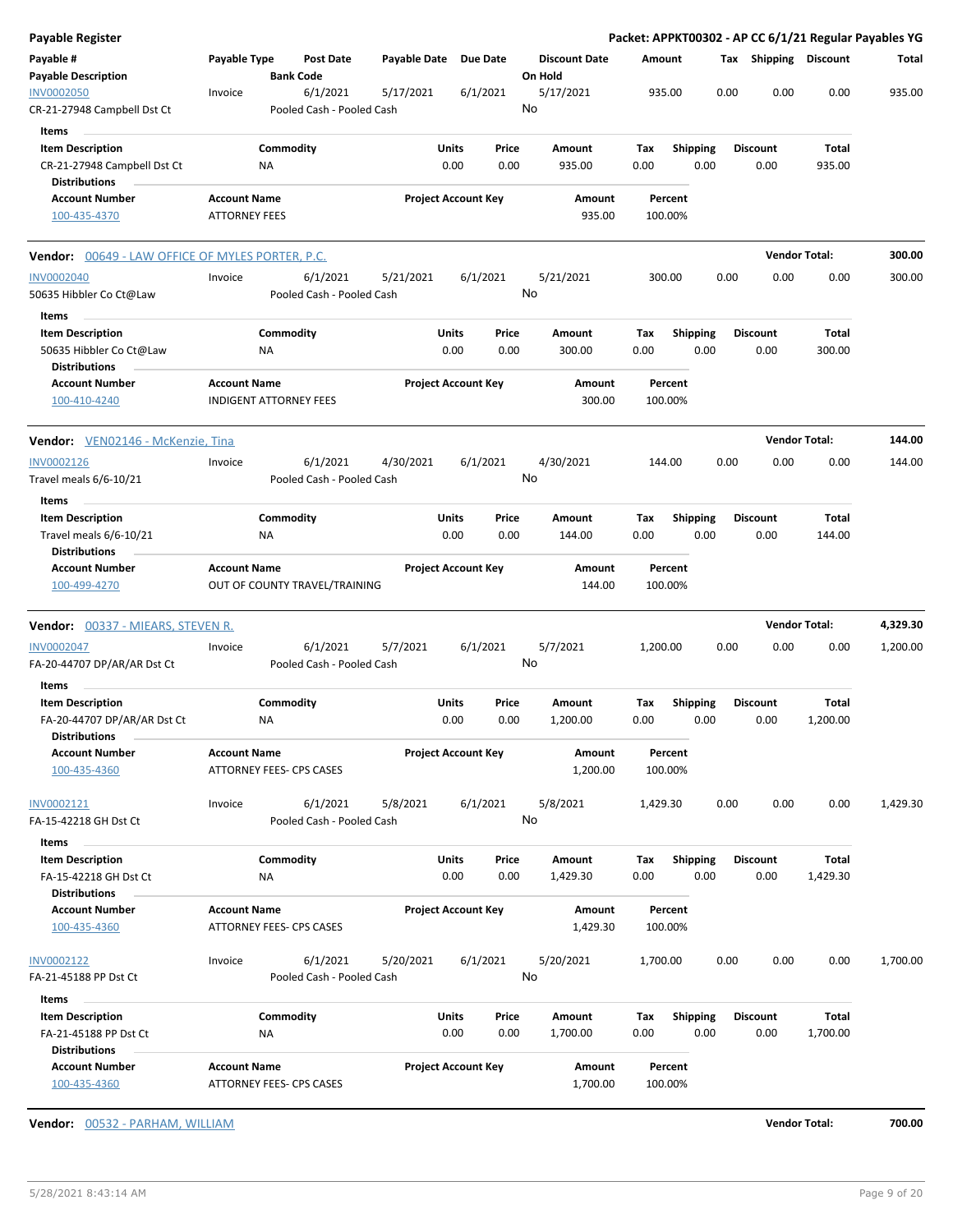| <b>Payable Register</b>                              |                                                        |                                       |                       |                            |               |                                 |             |                         |      |                         |                      | Packet: APPKT00302 - AP CC 6/1/21 Regular Payables YG |
|------------------------------------------------------|--------------------------------------------------------|---------------------------------------|-----------------------|----------------------------|---------------|---------------------------------|-------------|-------------------------|------|-------------------------|----------------------|-------------------------------------------------------|
| Payable #<br><b>Payable Description</b>              | Payable Type                                           | <b>Post Date</b><br><b>Bank Code</b>  | Payable Date Due Date |                            |               | <b>Discount Date</b><br>On Hold | Amount      |                         |      | Tax Shipping Discount   |                      | Total                                                 |
| INV0002041<br>50742 Simmons Co Ct@Law                | Invoice                                                | 6/1/2021<br>Pooled Cash - Pooled Cash | 5/21/2021             | 6/1/2021                   |               | 5/21/2021<br>No                 |             | 300.00                  | 0.00 | 0.00                    | 0.00                 | 300.00                                                |
| <b>Items</b>                                         |                                                        |                                       |                       |                            |               |                                 |             |                         |      |                         |                      |                                                       |
| <b>Item Description</b>                              | Commodity                                              |                                       |                       | Units                      | Price         | Amount                          | Tax         | <b>Shipping</b>         |      | <b>Discount</b>         | Total                |                                                       |
| 50742 Simmons Co Ct@Law                              | ΝA                                                     |                                       |                       | 0.00                       | 0.00          | 300.00                          | 0.00        | 0.00                    |      | 0.00                    | 300.00               |                                                       |
| Distributions                                        |                                                        |                                       |                       |                            |               |                                 |             |                         |      |                         |                      |                                                       |
| <b>Account Number</b>                                | <b>Account Name</b>                                    |                                       |                       | <b>Project Account Key</b> |               | <b>Amount</b>                   |             | Percent                 |      |                         |                      |                                                       |
| 100-410-4240                                         | <b>INDIGENT ATTORNEY FEES</b>                          |                                       |                       |                            |               | 300.00                          |             | 100.00%                 |      |                         |                      |                                                       |
| <b>INV0002042</b>                                    | Invoice                                                | 6/1/2021                              | 5/21/2021             | 6/1/2021                   |               | 5/21/2021                       |             | 400.00                  | 0.00 | 0.00                    | 0.00                 | 400.00                                                |
| 50311 Buris Co Ct@Law                                |                                                        | Pooled Cash - Pooled Cash             |                       |                            |               | No                              |             |                         |      |                         |                      |                                                       |
| Items                                                |                                                        |                                       |                       |                            |               |                                 |             |                         |      |                         |                      |                                                       |
| <b>Item Description</b>                              | Commodity                                              |                                       |                       | Units                      | Price         | Amount                          | Tax         | <b>Shipping</b>         |      | <b>Discount</b>         | <b>Total</b>         |                                                       |
| 50311 Buris Co Ct@Law                                | NA                                                     |                                       |                       | 0.00                       | 0.00          | 400.00                          | 0.00        | 0.00                    |      | 0.00                    | 400.00               |                                                       |
| <b>Distributions</b>                                 |                                                        |                                       |                       |                            |               |                                 |             |                         |      |                         |                      |                                                       |
| <b>Account Number</b><br>100-410-4240                | <b>Account Name</b><br><b>INDIGENT ATTORNEY FEES</b>   |                                       |                       | <b>Project Account Key</b> |               | <b>Amount</b><br>400.00         |             | Percent<br>100.00%      |      |                         |                      |                                                       |
| Vendor: 00006 - PARKER TIRE                          |                                                        |                                       |                       |                            |               |                                 |             |                         |      |                         | <b>Vendor Total:</b> | 50.00                                                 |
| 13083                                                | Invoice                                                | 6/1/2021                              | 5/20/2021             | 6/1/2021                   |               | 5/20/2021                       |             | 50.00                   | 0.00 | 0.00                    | 0.00                 | 50.00                                                 |
| Pct 1 flat repair                                    |                                                        | Pooled Cash - Pooled Cash             |                       |                            |               | No                              |             |                         |      |                         |                      |                                                       |
| Items                                                |                                                        |                                       |                       |                            |               |                                 |             |                         |      |                         |                      |                                                       |
| <b>Item Description</b>                              | Commodity                                              |                                       |                       | Units                      | Price         | Amount                          | Tax         | <b>Shipping</b>         |      | <b>Discount</b>         | Total                |                                                       |
| Pct 1 flat repair<br><b>Distributions</b>            | NA                                                     |                                       |                       | 0.00                       | 0.00          | 50.00                           | 0.00        | 0.00                    |      | 0.00                    | 50.00                |                                                       |
| <b>Account Number</b>                                | <b>Account Name</b>                                    |                                       |                       | <b>Project Account Key</b> |               | Amount                          |             | Percent                 |      |                         |                      |                                                       |
| 210-621-4590                                         | R&M MACH. TIRES & TUBES                                |                                       |                       |                            |               | 50.00                           |             | 100.00%                 |      |                         |                      |                                                       |
|                                                      |                                                        |                                       |                       |                            |               |                                 |             |                         |      |                         |                      |                                                       |
| <b>Vendor:</b> 00589 - PERKINS, J. DANIEL            |                                                        |                                       |                       |                            |               |                                 |             |                         |      |                         | <b>Vendor Total:</b> | 3,132.00                                              |
| <b>INV0002043</b>                                    | Invoice                                                | 6/1/2021                              | 5/21/2021             | 6/1/2021                   |               | 5/21/2021                       |             | 153.00                  | 0.00 | 0.00                    | 0.00                 | 153.00                                                |
| FA-20-44820 VM/AM Dst Ct                             |                                                        | Pooled Cash - Pooled Cash             |                       |                            |               | No                              |             |                         |      |                         |                      |                                                       |
| Items                                                |                                                        |                                       |                       |                            |               |                                 |             |                         |      |                         |                      |                                                       |
| <b>Item Description</b>                              | Commodity                                              |                                       |                       | Units                      | Price         | Amount                          | Тах         | <b>Shipping</b>         |      | <b>Discount</b>         | Total                |                                                       |
| FA-20-44820 VM/AM Dst Ct                             | ΝA                                                     |                                       |                       | 0.00                       | 0.00          | 153.00                          | 0.00        | 0.00                    |      | 0.00                    | 153.00               |                                                       |
| <b>Distributions</b>                                 |                                                        |                                       |                       |                            |               |                                 |             |                         |      |                         |                      |                                                       |
| <b>Account Number</b><br>100-435-4360                | <b>Account Name</b><br><b>ATTORNEY FEES- CPS CASES</b> |                                       |                       | <b>Project Account Kev</b> |               | Amount<br>153.00                |             | Percent<br>100.00%      |      |                         |                      |                                                       |
| <b>INV0002044</b>                                    | Invoice                                                | 6/1/2021                              | 5/21/2021             | 6/1/2021                   |               | 5/21/2021                       | 2,421.00    |                         | 0.00 | 0.00                    | 0.00                 | 2,421.00                                              |
| FA-20-44580 PO/JO/KO Dst Ct                          |                                                        | Pooled Cash - Pooled Cash             |                       |                            |               | No                              |             |                         |      |                         |                      |                                                       |
| Items                                                |                                                        |                                       |                       |                            |               |                                 |             |                         |      |                         |                      |                                                       |
| <b>Item Description</b>                              | Commodity                                              |                                       |                       | Units                      | Price         | Amount                          | Tax         | <b>Shipping</b>         |      | <b>Discount</b>         | <b>Total</b>         |                                                       |
| FA-20-44580 PO/JO/KO Dst Ct<br><b>Distributions</b>  | NA                                                     |                                       |                       | 0.00                       | 0.00          | 2,421.00                        | 0.00        | 0.00                    |      | 0.00                    | 2,421.00             |                                                       |
| <b>Account Number</b>                                | <b>Account Name</b>                                    |                                       |                       | <b>Project Account Key</b> |               | Amount                          |             | Percent                 |      |                         |                      |                                                       |
| 100-435-4360                                         | ATTORNEY FEES- CPS CASES                               |                                       |                       |                            |               | 2,421.00                        |             | 100.00%                 |      |                         |                      |                                                       |
| INV0002045                                           | Invoice                                                | 6/1/2021                              | 5/21/2021             | 6/1/2021                   |               | 5/21/2021                       |             | 558.00                  | 0.00 | 0.00                    | 0.00                 | 558.00                                                |
| FA-15-42456 AG/PNJ Dst Ct                            |                                                        | Pooled Cash - Pooled Cash             |                       |                            |               | No                              |             |                         |      |                         |                      |                                                       |
| Items                                                |                                                        |                                       |                       |                            |               |                                 |             |                         |      |                         |                      |                                                       |
| <b>Item Description</b><br>FA-15-42456 AG/PNJ Dst Ct | Commodity<br>ΝA                                        |                                       |                       | Units<br>0.00              | Price<br>0.00 | Amount<br>558.00                | Tax<br>0.00 | <b>Shipping</b><br>0.00 |      | <b>Discount</b><br>0.00 | Total<br>558.00      |                                                       |
| <b>Distributions</b>                                 |                                                        |                                       |                       |                            |               |                                 |             |                         |      |                         |                      |                                                       |
| <b>Account Number</b><br>100-435-4360                | <b>Account Name</b><br>ATTORNEY FEES- CPS CASES        |                                       |                       | <b>Project Account Key</b> |               | Amount<br>558.00                |             | Percent<br>100.00%      |      |                         |                      |                                                       |
| Vendor: 00353 - RDO EQUIPMENT CO                     |                                                        |                                       |                       |                            |               |                                 |             |                         |      |                         | <b>Vendor Total:</b> | 1,977.98                                              |
|                                                      |                                                        | 6/1/2021                              |                       |                            |               |                                 |             |                         |      |                         |                      |                                                       |
| W7825624<br>#7451005 Pct 1 Motorgrader 770CH repair  | Invoice                                                | Pooled Cash - Pooled Cash             | 5/18/2021             | 6/1/2021                   |               | 5/18/2021<br>No                 | 1,977.98    |                         | 0.00 | 0.00                    | 0.00                 | 1,977.98                                              |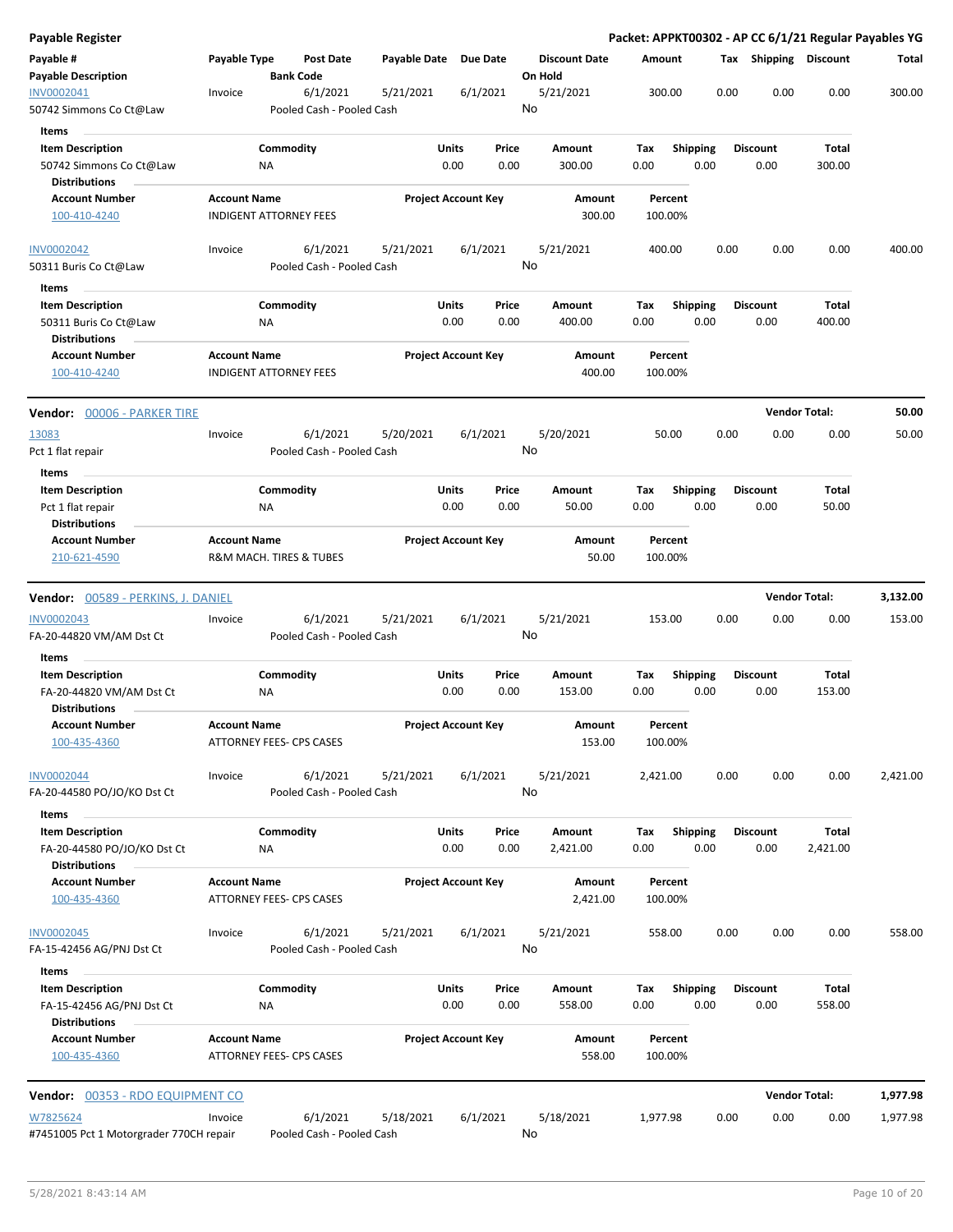| <b>Payable Register</b>                                                                    |                                              |                                       |                       |                            |               |                                 |             |                         |      |                         | Packet: APPKT00302 - AP CC 6/1/21 Regular Payables YG |          |
|--------------------------------------------------------------------------------------------|----------------------------------------------|---------------------------------------|-----------------------|----------------------------|---------------|---------------------------------|-------------|-------------------------|------|-------------------------|-------------------------------------------------------|----------|
| Payable #<br><b>Payable Description</b>                                                    | Payable Type                                 | <b>Post Date</b><br><b>Bank Code</b>  | Payable Date Due Date |                            |               | <b>Discount Date</b><br>On Hold | Amount      |                         |      | Tax Shipping Discount   |                                                       | Total    |
| Items                                                                                      |                                              |                                       |                       |                            |               |                                 |             |                         |      |                         |                                                       |          |
| <b>Item Description</b><br>#7451005 Pct 1 Motorgrader 770CH repair<br><b>Distributions</b> |                                              | Commodity<br>ΝA                       |                       | Units<br>0.00              | Price<br>0.00 | Amount<br>1,977.98              | Tax<br>0.00 | <b>Shipping</b><br>0.00 |      | <b>Discount</b><br>0.00 | Total<br>1,977.98                                     |          |
| <b>Account Number</b>                                                                      | <b>Account Name</b>                          |                                       |                       | <b>Project Account Key</b> |               | Amount                          |             | Percent                 |      |                         |                                                       |          |
| 210-621-4580                                                                               |                                              | <b>R&amp;M MACHINERY PARTS</b>        |                       |                            |               | 1,977.98                        | 100.00%     |                         |      |                         |                                                       |          |
| 00317 - RELIANCE FASTENERS OF DENISON<br>Vendor:                                           |                                              |                                       |                       |                            |               |                                 |             |                         |      | <b>Vendor Total:</b>    |                                                       | 127.82   |
| 136159                                                                                     | Invoice                                      | 6/1/2021                              | 5/19/2021             | 6/1/2021                   |               | 5/19/2021                       | 127.82      |                         | 0.00 | 0.00                    | 0.00                                                  | 127.82   |
| Pct 2 Shop supply                                                                          |                                              | Pooled Cash - Pooled Cash             |                       |                            | No            |                                 |             |                         |      |                         |                                                       |          |
| Items                                                                                      |                                              |                                       |                       |                            |               |                                 |             |                         |      |                         |                                                       |          |
| <b>Item Description</b>                                                                    |                                              | Commodity<br><b>NA</b>                |                       | Units<br>0.00              | Price<br>0.00 | Amount<br>127.82                | Tax<br>0.00 | <b>Shipping</b><br>0.00 |      | <b>Discount</b><br>0.00 | <b>Total</b><br>127.82                                |          |
| Pct 2 Shop supply<br><b>Distributions</b>                                                  |                                              |                                       |                       |                            |               |                                 |             |                         |      |                         |                                                       |          |
| <b>Account Number</b>                                                                      | <b>Account Name</b>                          |                                       |                       | <b>Project Account Key</b> |               | Amount                          |             | Percent                 |      |                         |                                                       |          |
| 220-622-3400                                                                               | <b>SHOP SUPPLIES</b>                         |                                       |                       |                            |               | 127.82                          | 100.00%     |                         |      |                         |                                                       |          |
| <b>Vendor: 00289 - RELIANT</b>                                                             |                                              |                                       |                       |                            |               |                                 |             |                         |      | <b>Vendor Total:</b>    |                                                       | 254.44   |
| 114 008 847 524 2                                                                          | Invoice                                      | 6/1/2021                              | 5/24/2021             | 6/1/2021                   |               | 5/24/2021                       |             | 27.85                   | 0.00 | 0.00                    | 0.00                                                  | 27.85    |
| #6 878 909-8 Windom gdlight 4/16-5/18/21                                                   |                                              | Pooled Cash - Pooled Cash             |                       |                            | No            |                                 |             |                         |      |                         |                                                       |          |
| Items                                                                                      |                                              |                                       |                       |                            |               |                                 |             |                         |      |                         |                                                       |          |
| <b>Item Description</b><br>#6 878 909-8 Windom gdlight 4/16-5/18/ NA                       |                                              | Commodity                             |                       | Units<br>0.00              | Price<br>0.00 | Amount<br>27.85                 | Tax<br>0.00 | Shipping<br>0.00        |      | <b>Discount</b><br>0.00 | Total<br>27.85                                        |          |
| <b>Distributions</b><br><b>Account Number</b>                                              | <b>Account Name</b>                          |                                       |                       | <b>Project Account Key</b> |               | Amount                          |             | Percent                 |      |                         |                                                       |          |
| 100-515-4400                                                                               | UTILITIES ELECTRICITY                        |                                       |                       |                            |               | 27.85                           | 100.00%     |                         |      |                         |                                                       |          |
| 115 008 544 278 0<br>#6 730 596-1 Windom 4/16-5/18/21                                      | Invoice                                      | 6/1/2021<br>Pooled Cash - Pooled Cash | 5/21/2021             | 6/1/2021                   | No            | 5/21/2021                       | 226.59      |                         | 0.00 | 0.00                    | 0.00                                                  | 226.59   |
| Items                                                                                      |                                              |                                       |                       |                            |               |                                 |             |                         |      |                         |                                                       |          |
| <b>Item Description</b><br>#6 730 596-1 Windom 4/16-5/18/21<br><b>Distributions</b>        |                                              | Commodity<br><b>NA</b>                |                       | <b>Units</b><br>0.00       | Price<br>0.00 | Amount<br>226.59                | Tax<br>0.00 | <b>Shipping</b><br>0.00 |      | <b>Discount</b><br>0.00 | Total<br>226.59                                       |          |
| <b>Account Number</b><br>100-515-4400                                                      | <b>Account Name</b><br>UTILITIES ELECTRICITY |                                       |                       | <b>Project Account Key</b> |               | Amount<br>226.59                | 100.00%     | Percent                 |      |                         |                                                       |          |
|                                                                                            |                                              |                                       |                       |                            |               |                                 |             |                         |      |                         |                                                       |          |
| <b>Vendor:</b> VEN02294 - Richards, Jessica                                                |                                              |                                       |                       |                            |               |                                 |             |                         |      | <b>Vendor Total:</b>    |                                                       | 370.72   |
| <b>INV0002128</b><br>Travel 6/7-10/21 miles/meals                                          | Invoice                                      | 6/1/2021<br>Pooled Cash - Pooled Cash | 5/6/2021              | 6/1/2021                   | No            | 5/6/2021                        | 370.72      |                         | 0.00 | 0.00                    | 0.00                                                  | 370.72   |
| Items                                                                                      |                                              |                                       |                       |                            |               |                                 |             |                         |      |                         |                                                       |          |
| <b>Item Description</b><br>Travel 6/7-10/21 miles/meals<br><b>Distributions</b>            |                                              | Commodity<br><b>NA</b>                |                       | Units<br>0.00              | Price<br>0.00 | Amount<br>370.72                | Tax<br>0.00 | <b>Shipping</b><br>0.00 |      | <b>Discount</b><br>0.00 | Total<br>370.72                                       |          |
| <b>Account Number</b><br>100-665-4290                                                      | <b>Account Name</b>                          | IN/OUT CO.TRAVEL/TRAINING-4-H         |                       | <b>Project Account Key</b> |               | Amount<br>370.72                | 100.00%     | Percent                 |      |                         |                                                       |          |
| Vendor: 00817 - SMITH, THOMAS SCOTT                                                        |                                              |                                       |                       |                            |               |                                 |             |                         |      | <b>Vendor Total:</b>    |                                                       | 4,698.75 |
| <b>INV0002027</b>                                                                          | Invoice                                      | 6/1/2021                              | 3/11/2021             | 6/1/2021                   |               | 3/11/2021                       | 1,050.35    |                         | 0.00 | 0.00                    | 0.00                                                  | 1,050.35 |
| CR-20-27496 Repass Dst Ct                                                                  |                                              | Pooled Cash - Pooled Cash             |                       |                            |               | No                              |             |                         |      |                         |                                                       |          |
| Items                                                                                      |                                              |                                       |                       |                            |               |                                 |             |                         |      |                         |                                                       |          |
| <b>Item Description</b>                                                                    |                                              | Commodity                             |                       | Units                      | Price         | Amount                          | Tax         | <b>Shipping</b>         |      | <b>Discount</b>         | Total                                                 |          |
| CR-20-27496 Repass Dst Ct<br><b>Distributions</b>                                          |                                              | <b>NA</b>                             |                       | 0.00                       | 0.00          | 1,050.35                        | 0.00        | 0.00                    |      | 0.00                    | 1,050.35                                              |          |
| <b>Account Number</b><br>100-435-4370                                                      | <b>Account Name</b><br><b>ATTORNEY FEES</b>  |                                       |                       | <b>Project Account Key</b> |               | Amount<br>1,050.35              | 100.00%     | Percent                 |      |                         |                                                       |          |
| <b>INV0002028</b><br>CR-7-26235 Raper Dst Ct                                               | Invoice                                      | 6/1/2021<br>Pooled Cash - Pooled Cash | 5/13/2021             | 6/1/2021                   | No            | 5/13/2021                       | 408.60      |                         | 0.00 | 0.00                    | 0.00                                                  | 408.60   |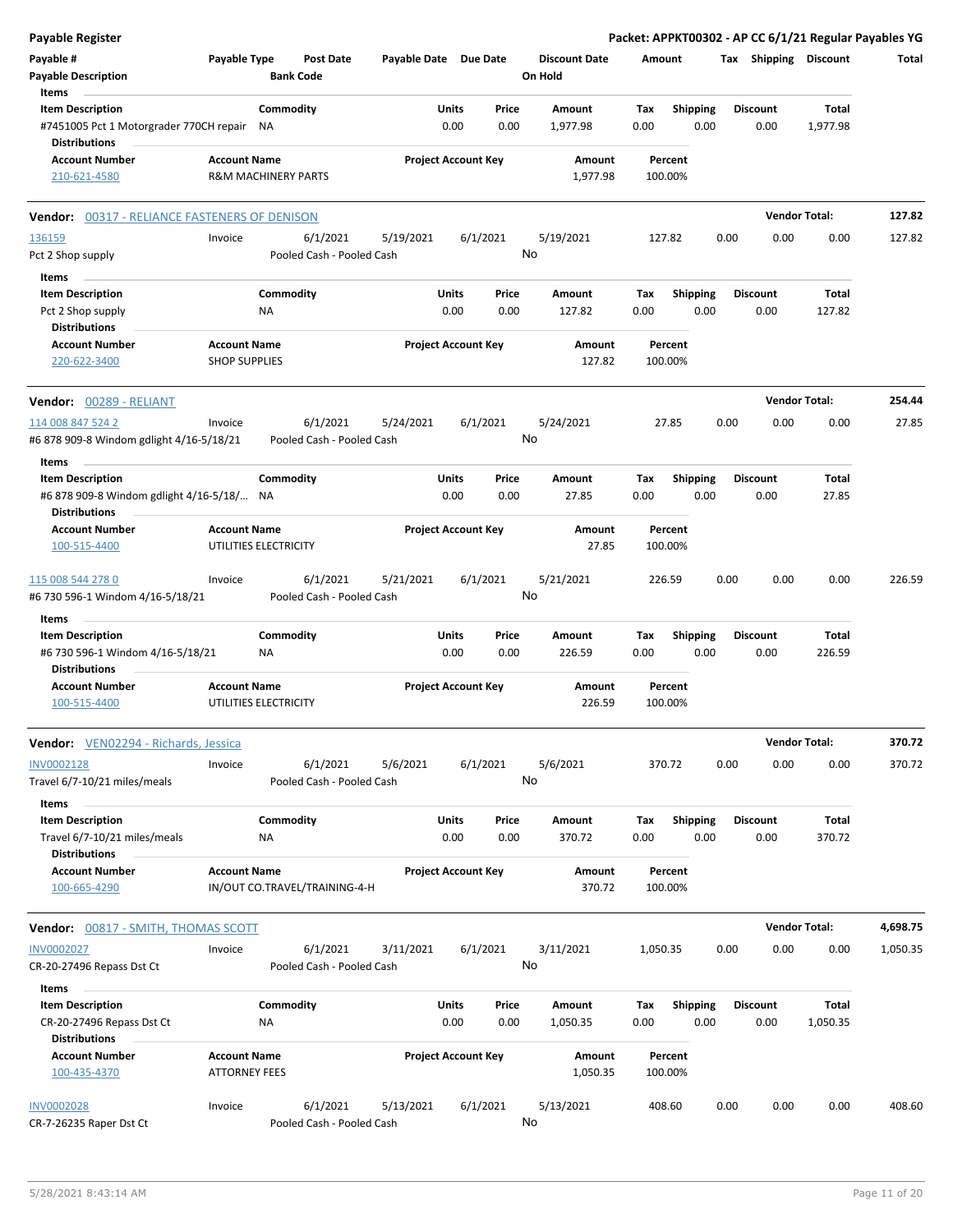| Payable Register                                                                      |                                             |                                       |                       |                            |               |                                 |                    |                         |      |                         | Packet: APPKT00302 - AP CC 6/1/21 Regular Payables YG |          |
|---------------------------------------------------------------------------------------|---------------------------------------------|---------------------------------------|-----------------------|----------------------------|---------------|---------------------------------|--------------------|-------------------------|------|-------------------------|-------------------------------------------------------|----------|
| Payable #<br><b>Payable Description</b>                                               | Payable Type                                | Post Date<br><b>Bank Code</b>         | Payable Date Due Date |                            |               | <b>Discount Date</b><br>On Hold | Amount             |                         |      |                         | Tax Shipping Discount                                 | Total    |
| Items<br><b>Item Description</b><br>CR-7-26235 Raper Dst Ct                           | ΝA                                          | Commodity                             |                       | Units<br>0.00              | Price<br>0.00 | Amount<br>408.60                | Tax<br>0.00        | <b>Shipping</b><br>0.00 |      | <b>Discount</b><br>0.00 | Total<br>408.60                                       |          |
| <b>Distributions</b><br><b>Account Number</b><br>100-435-4370                         | <b>Account Name</b><br><b>ATTORNEY FEES</b> |                                       |                       | <b>Project Account Key</b> |               | Amount<br>408.60                | Percent<br>100.00% |                         |      |                         |                                                       |          |
| <b>INV0002029</b><br>CR-21-28040-1 Caton Dst Ct                                       | Invoice                                     | 6/1/2021<br>Pooled Cash - Pooled Cash | 5/13/2021             | 6/1/2021                   |               | 5/13/2021<br>No                 | 695.50             |                         | 0.00 | 0.00                    | 0.00                                                  | 695.50   |
| Items<br><b>Item Description</b><br>CR-21-28040-1 Caton Dst Ct                        | ΝA                                          | Commodity                             |                       | Units<br>0.00              | Price<br>0.00 | Amount<br>695.50                | Tax<br>0.00        | <b>Shipping</b><br>0.00 |      | <b>Discount</b><br>0.00 | Total<br>695.50                                       |          |
| <b>Distributions</b><br><b>Account Number</b><br>100-435-4370                         | <b>Account Name</b><br><b>ATTORNEY FEES</b> |                                       |                       | <b>Project Account Key</b> |               | Amount<br>695.50                | Percent<br>100.00% |                         |      |                         |                                                       |          |
| <b>INV0002030</b><br>CR-19-27012 Keys Dst Ct                                          | Invoice                                     | 6/1/2021<br>Pooled Cash - Pooled Cash | 4/24/2021             | 6/1/2021                   |               | 4/24/2021<br>No                 | 1,174.65           |                         | 0.00 | 0.00                    | 0.00                                                  | 1,174.65 |
| Items<br><b>Item Description</b><br>CR-19-27012 Keys Dst Ct<br><b>Distributions</b>   | ΝA                                          | Commodity                             |                       | Units<br>0.00              | Price<br>0.00 | <b>Amount</b><br>1,174.65       | Tax<br>0.00        | <b>Shipping</b><br>0.00 |      | <b>Discount</b><br>0.00 | Total<br>1,174.65                                     |          |
| <b>Account Number</b><br>100-435-4370                                                 | <b>Account Name</b><br><b>ATTORNEY FEES</b> |                                       |                       | <b>Project Account Key</b> |               | Amount<br>1,174.65              | Percent<br>100.00% |                         |      |                         |                                                       |          |
| <b>INV0002046</b><br>O/V Brown Dst Ct                                                 | Invoice                                     | 6/1/2021<br>Pooled Cash - Pooled Cash | 5/16/2021             | 6/1/2021                   |               | 5/16/2021<br>No                 | 172.45             |                         | 0.00 | 0.00                    | 0.00                                                  | 172.45   |
| Items<br><b>Item Description</b><br>O/V Brown Dst Ct<br><b>Distributions</b>          | <b>NA</b>                                   | Commodity                             |                       | Units<br>0.00              | Price<br>0.00 | Amount<br>172.45                | Tax<br>0.00        | <b>Shipping</b><br>0.00 |      | <b>Discount</b><br>0.00 | Total<br>172.45                                       |          |
| <b>Account Number</b><br>100-435-4370                                                 | <b>Account Name</b><br><b>ATTORNEY FEES</b> |                                       |                       | <b>Project Account Key</b> |               | Amount<br>172.45                | Percent<br>100.00% |                         |      |                         |                                                       |          |
| INV0002099<br>CR-21-28060 Petr Dst Ct                                                 | Invoice                                     | 6/1/2021<br>Pooled Cash - Pooled Cash | 5/19/2021             | 6/1/2021                   |               | 5/19/2021<br>No                 | 1,197.20           |                         | 0.00 | 0.00                    | 0.00                                                  | 1,197.20 |
| Items<br><b>Item Description</b><br>CR-21-28060 Petr Dst Ct                           | <b>NA</b>                                   | Commodity                             |                       | Units<br>0.00              | Price<br>0.00 | Amount<br>1,197.20              | Tax<br>0.00        | Shipping<br>0.00        |      | <b>Discount</b><br>0.00 | Total<br>1,197.20                                     |          |
| <b>Distributions</b><br><b>Account Number</b><br>100-435-4370                         | <b>Account Name</b><br><b>ATTORNEY FEES</b> |                                       |                       | <b>Project Account Key</b> |               | Amount<br>1,197.20              | Percent<br>100.00% |                         |      |                         |                                                       |          |
| Vendor: 00801 - SOLOMON, AMANDA                                                       |                                             |                                       |                       |                            |               |                                 |                    |                         |      |                         | <b>Vendor Total:</b>                                  | 3,044.75 |
| <b>INV0002048</b><br>FA-20-44800 Walker Dst Ct                                        | Invoice                                     | 6/1/2021<br>Pooled Cash - Pooled Cash | 5/21/2021             | 6/1/2021                   |               | 5/21/2021<br>No                 | 1,273.00           |                         | 0.00 | 0.00                    | 0.00                                                  | 1,273.00 |
| Items<br><b>Item Description</b><br>FA-20-44800 Walker Dst Ct<br><b>Distributions</b> | ΝA                                          | Commodity                             |                       | Units<br>0.00              | Price<br>0.00 | Amount<br>1,273.00              | Tax<br>0.00        | <b>Shipping</b><br>0.00 |      | <b>Discount</b><br>0.00 | Total<br>1,273.00                                     |          |
| <b>Account Number</b><br>100-435-4360                                                 | <b>Account Name</b>                         | ATTORNEY FEES- CPS CASES              |                       | <b>Project Account Key</b> |               | Amount<br>1,273.00              | Percent<br>100.00% |                         |      |                         |                                                       |          |
| <b>INV0002049</b><br>FA-20-44569 RW Dst Ct-mediation                                  | Invoice                                     | 6/1/2021<br>Pooled Cash - Pooled Cash | 1/8/2021              | 6/1/2021                   |               | 1/8/2021<br>No                  | 745.75             |                         | 0.00 | 0.00                    | 0.00                                                  | 745.75   |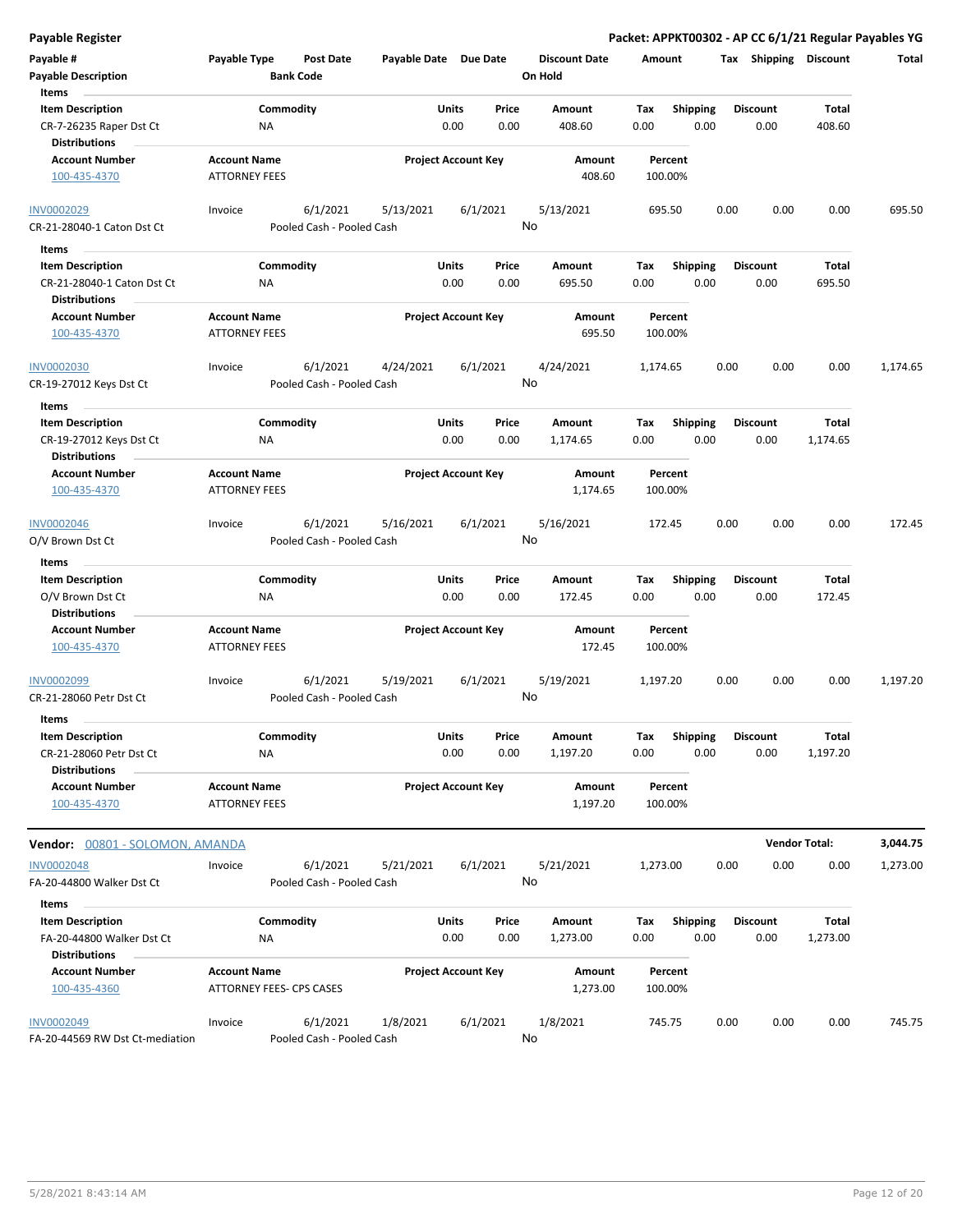| <b>Payable Register</b>                                               |                                                                           |                            |               |                                 | Packet: APPKT00302 - AP CC 6/1/21 Regular Payables YG |      |                         |                      |          |
|-----------------------------------------------------------------------|---------------------------------------------------------------------------|----------------------------|---------------|---------------------------------|-------------------------------------------------------|------|-------------------------|----------------------|----------|
| Payable #<br><b>Payable Description</b>                               | Payable Type<br><b>Post Date</b><br><b>Bank Code</b>                      | Payable Date Due Date      |               | <b>Discount Date</b><br>On Hold | Amount                                                |      | Tax Shipping Discount   |                      | Total    |
| Items                                                                 |                                                                           |                            |               |                                 |                                                       |      |                         |                      |          |
| <b>Item Description</b><br>FA-20-44569 RW Dst Ct-mediation            | Commodity<br><b>NA</b>                                                    | Units<br>0.00              | Price<br>0.00 | <b>Amount</b><br>745.75         | <b>Shipping</b><br>Tax<br>0.00<br>0.00                |      | <b>Discount</b><br>0.00 | Total<br>745.75      |          |
| <b>Distributions</b>                                                  |                                                                           |                            |               |                                 |                                                       |      |                         |                      |          |
| <b>Account Number</b><br>100-435-4420                                 | <b>Account Name</b><br>OTHER PROFESSIONAL SERV.                           | <b>Project Account Key</b> |               | Amount<br>745.75                | Percent<br>100.00%                                    |      |                         |                      |          |
| INV0002123                                                            | 6/1/2021<br>Invoice                                                       | 5/7/2021<br>6/1/2021       |               | 5/7/2021                        | 1,026.00                                              | 0.00 | 0.00                    | 0.00                 | 1,026.00 |
| FA-20-44899 JC Dst Ct<br>Items                                        | Pooled Cash - Pooled Cash                                                 |                            | No            |                                 |                                                       |      |                         |                      |          |
| <b>Item Description</b>                                               | Commodity                                                                 | Units                      | Price         | Amount                          | <b>Shipping</b><br>Tax                                |      | <b>Discount</b>         | Total                |          |
| FA-20-44899 JC Dst Ct<br><b>Distributions</b>                         | ΝA                                                                        | 0.00                       | 0.00          | 1,026.00                        | 0.00<br>0.00                                          |      | 0.00                    | 1,026.00             |          |
| <b>Account Number</b><br>100-435-4360                                 | <b>Account Name</b><br><b>ATTORNEY FEES- CPS CASES</b>                    | <b>Project Account Key</b> |               | Amount<br>1,026.00              | Percent<br>100.00%                                    |      |                         |                      |          |
| <b>Vendor: 00018 - SOUTHWEST FANNIN S.U.D.</b>                        |                                                                           |                            |               |                                 |                                                       |      |                         | <b>Vendor Total:</b> | 18.79    |
| <b>INV0002120</b>                                                     | 6/1/2021<br>Invoice                                                       | 5/21/2021<br>6/1/2021      |               | 5/21/2021                       | 18.79                                                 | 0.00 | 0.00                    | 0.00                 | 18.79    |
| Pct 1 water 4/13-5/12/21                                              | Pooled Cash - Pooled Cash                                                 |                            |               | No                              |                                                       |      |                         |                      |          |
| Items                                                                 |                                                                           |                            |               |                                 |                                                       |      |                         |                      |          |
| <b>Item Description</b><br>Pct 1 water 4/13-5/12/21                   | Commodity<br>NA                                                           | Units<br>0.00              | Price<br>0.00 | Amount<br>18.79                 | <b>Shipping</b><br>Tax<br>0.00<br>0.00                |      | <b>Discount</b><br>0.00 | Total<br>18.79       |          |
| <b>Distributions</b><br><b>Account Number</b><br>210-621-4420         | <b>Account Name</b><br>UTILITY WATER                                      | <b>Project Account Key</b> |               | Amount<br>18.79                 | Percent<br>100.00%                                    |      |                         |                      |          |
| Vendor: 00465 - SPRINT                                                |                                                                           |                            |               |                                 |                                                       |      |                         | <b>Vendor Total:</b> | 149.08   |
| 700059508-036<br>Sheriff internet                                     | 6/1/2021<br>Invoice<br>Pooled Cash - Pooled Cash                          | 5/20/2021<br>6/1/2021      |               | 5/20/2021<br>No                 | 149.08                                                | 0.00 | 0.00                    | 0.00                 | 149.08   |
| Items                                                                 |                                                                           |                            |               |                                 |                                                       |      |                         |                      |          |
| <b>Item Description</b><br>Sheriff internet                           | Commodity<br><b>NA</b>                                                    | Units<br>0.00              | Price<br>0.00 | Amount<br>149.08                | <b>Shipping</b><br>Tax<br>0.00<br>0.00                |      | <b>Discount</b><br>0.00 | Total<br>149.08      |          |
| <b>Distributions</b>                                                  |                                                                           |                            |               |                                 |                                                       |      |                         |                      |          |
| <b>Account Number</b><br>100-560-4210                                 | <b>Account Name</b><br><b>INTERNET SERVICE</b>                            | <b>Project Account Key</b> |               | Amount<br>149.08                | Percent<br>100.00%                                    |      |                         |                      |          |
|                                                                       | Vendor: 00450 - SUSTAINABLE PAVEMENT TECHNOLOGIES L                       |                            |               |                                 |                                                       |      |                         | <b>Vendor Total:</b> | 2,356.12 |
| 35385<br>Pct 1 cold mix                                               | 6/1/2021<br>Invoice<br>Pooled Cash - Pooled Cash                          | 4/30/2021<br>6/1/2021      |               | 4/30/2021<br>No                 | 2,356.12                                              | 0.00 | 0.00                    | 0.00                 | 2,356.12 |
| Items                                                                 |                                                                           |                            |               |                                 |                                                       |      |                         |                      |          |
| <b>Item Description</b><br>Pct 1 cold mix<br><b>Distributions</b>     | Commodity<br>ΝA                                                           | Units<br>0.00              | Price<br>0.00 | Amount<br>2,356.12              | <b>Shipping</b><br>Тах<br>0.00<br>0.00                |      | <b>Discount</b><br>0.00 | Total<br>2,356.12    |          |
| <b>Account Number</b>                                                 | <b>Account Name</b>                                                       |                            |               |                                 |                                                       |      |                         |                      |          |
| 210-621-3440                                                          | R&B MAT. ASPHALT/RD OIL                                                   | <b>Project Account Key</b> |               | Amount<br>2,356.12              | Percent<br>100.00%                                    |      |                         |                      |          |
| Vendor: 00364 - TDCAA                                                 |                                                                           |                            |               |                                 |                                                       |      |                         | <b>Vendor Total:</b> | 350.00   |
| 184575                                                                | 6/1/2021<br>Invoice                                                       | 5/18/2021<br>6/1/2021      |               | 5/18/2021                       | 350.00                                                | 0.00 | 0.00                    | 0.00                 | 350.00   |
| Items                                                                 | #371455 P Custis 2021 Investigator conf. regist Pooled Cash - Pooled Cash |                            |               | No                              |                                                       |      |                         |                      |          |
| <b>Item Description</b>                                               | Commodity                                                                 | Units                      | Price         | Amount                          | <b>Shipping</b><br>Тах                                |      | <b>Discount</b>         | Total                |          |
| #371455 P Custis 2021 Investigator conf. r NA<br><b>Distributions</b> |                                                                           | 0.00                       | 0.00          | 350.00                          | 0.00<br>0.00                                          |      | 0.00                    | 350.00               |          |
| <b>Account Number</b><br>362-475-4270                                 | <b>Account Name</b><br>OUT OF COUNTY TRAVEL/TRAINING                      | <b>Project Account Key</b> |               | Amount<br>350.00                | Percent<br>100.00%                                    |      |                         |                      |          |

**Vendor:**  $\underline{00202}$  - TEXAS ASSOCIATION OF COUNTIES **Vendor Total: 28,505.91**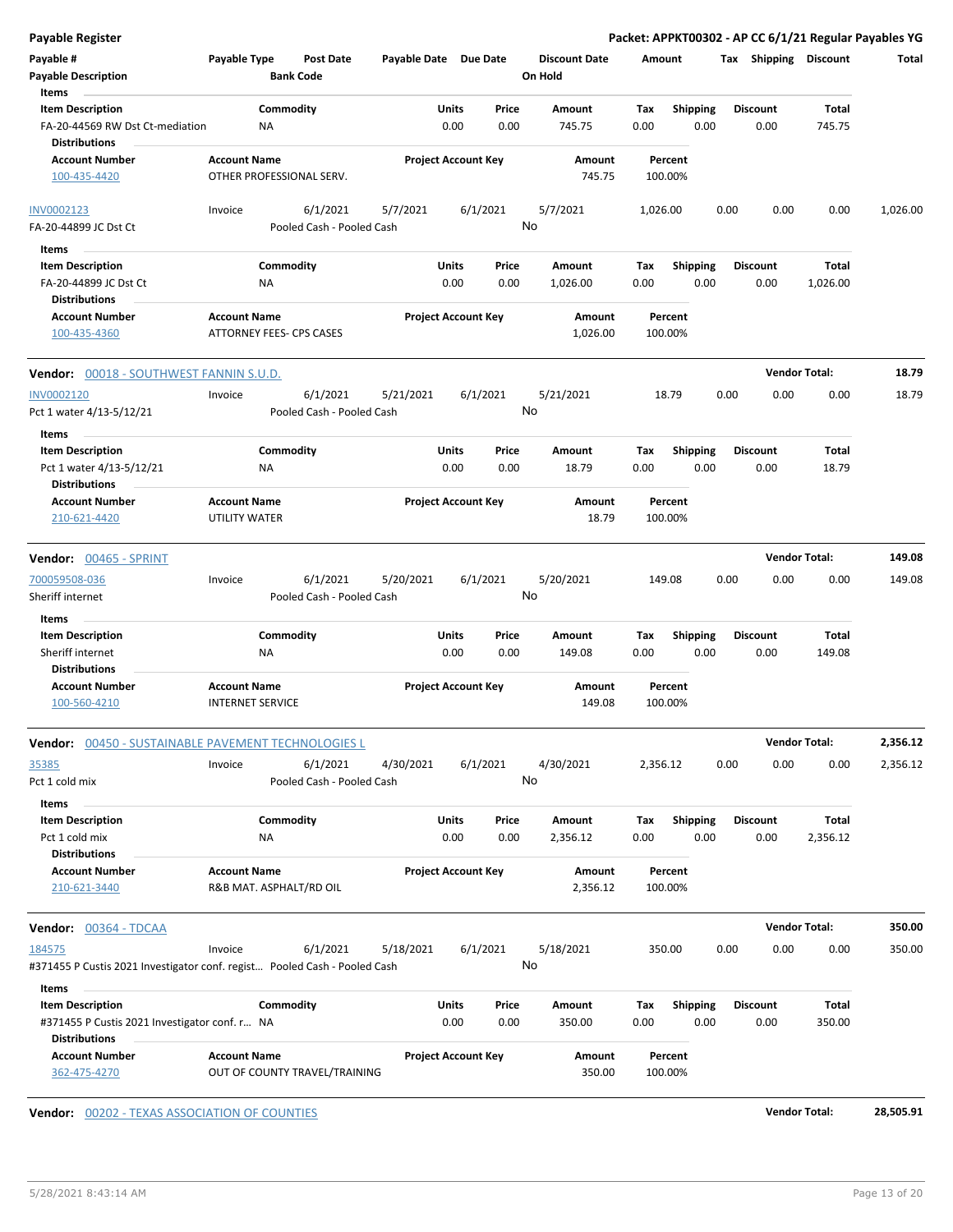|  |  | Payable Register |
|--|--|------------------|
|  |  |                  |

**Payable Register Packet: APPKT00302 - AP CC 6/1/21 Regular Payables YG**

| Payable #                        | <b>Pavable Type</b> | <b>Post Date</b>          | <b>Pavable Date</b> | Due Date | <b>Discount Date</b> | Amount    | Tax  | <b>Shipping</b> | Discount | Total     |
|----------------------------------|---------------------|---------------------------|---------------------|----------|----------------------|-----------|------|-----------------|----------|-----------|
| <b>Payable Description</b>       |                     | <b>Bank Code</b>          |                     |          | On Hold              |           |      |                 |          |           |
| NRCN-30512-WC3/4                 | Invoice             | 6/1/2021                  | 5/26/2021           | 6/1/2021 | 5/26/2021            | 28.505.91 | 0.00 | 0.00            | 0.00     | 28.505.91 |
| Workers Comp Quarters 3&4 FY2021 |                     | Pooled Cash - Pooled Cash |                     |          | No                   |           |      |                 |          |           |
|                                  |                     |                           |                     |          |                      |           |      |                 |          |           |

| Items                            |                              |                            |       |           |      |                 |                 |              |
|----------------------------------|------------------------------|----------------------------|-------|-----------|------|-----------------|-----------------|--------------|
| <b>Item Description</b>          | Commodity                    | Units                      | Price | Amount    | Tax  | <b>Shipping</b> | <b>Discount</b> | <b>Total</b> |
| Workers Comp Quarters 3&4 FY2021 | ΝA                           | 0.00                       | 0.00  | 28,505.91 | 0.00 | 0.00            | 0.00            | 28,505.91    |
| <b>Distributions</b>             |                              |                            |       |           |      |                 |                 |              |
| <b>Account Number</b>            | <b>Account Name</b>          | <b>Project Account Key</b> |       | Amount    |      | Percent         |                 |              |
| 100-400-2040                     | <b>WORKERS' COMPENSATION</b> |                            |       | 144.04    |      | 0.51%           |                 |              |
| 100-403-2040                     | <b>WORKERS COMPENSATION</b>  |                            |       | 353.98    |      | 1.24%           |                 |              |
| 100-405-2040                     | <b>WORKERS' COMPENSATION</b> |                            |       | 57.93     |      | 0.20%           |                 |              |
| 100-406-2040                     | <b>WORKERS' COMPENSATION</b> |                            |       | 48.42     |      | 0.17%           |                 |              |
| 100-409-2040                     | <b>WORKERS' COMPENSATION</b> |                            |       | 365.35    |      | 1.28%           |                 |              |
| 100-410-2040                     | <b>WORKERS COMPENSATION</b>  |                            |       | 445.61    |      | 1.56%           |                 |              |
| 100-435-2040                     | <b>WORKERS COMPENSATION</b>  |                            |       | 241.57    |      | 0.85%           |                 |              |
| 100-450-2040                     | <b>WORKERS COMPENSATION</b>  |                            |       | 435.63    |      | 1.53%           |                 |              |
| 100-455-2040                     | <b>WORKERS' COMPENSATION</b> |                            |       | 158.22    |      | 0.56%           |                 |              |
| 100-456-2040                     | <b>WORKERS' COMPENSATION</b> |                            |       | 123.51    |      | 0.43%           |                 |              |
| 100-457-2040                     | <b>WORKERS' COMPENSATION</b> |                            |       | 105.48    |      | 0.37%           |                 |              |
| 100-475-2040                     | <b>WORKERS' COMPENSATION</b> |                            |       | 601.99    |      | 2.11%           |                 |              |
| 100-495-2040                     | <b>WORKERS COMPENSATION</b>  |                            |       | 321.29    |      | 1.13%           |                 |              |
| 100-496-2040                     | <b>WORKERS' COMPENSATION</b> |                            |       | 76.41     |      | 0.27%           |                 |              |
| 100-497-2040                     | <b>WORKERS' COMPENSATION</b> |                            |       | 84.30     |      | 0.30%           |                 |              |
| 100-499-2040                     | <b>WORKERS COMPENSATION</b>  |                            |       | 317.87    |      | 1.12%           |                 |              |
| 100-503-2040                     | <b>WORKERS COMPENSATION</b>  |                            |       | 63.24     |      | 0.22%           |                 |              |
| 100-510-2040                     | <b>WORKERS' COMPENSATION</b> |                            |       | 981.49    |      | 3.44%           |                 |              |
| 100-551-2040                     | <b>WORKERS' COMPENSATION</b> |                            |       | 272.83    |      | 0.96%           |                 |              |
| 100-552-2040                     | <b>WORKERS' COMPENSATION</b> |                            |       | 134.65    |      | 0.47%           |                 |              |
| 100-553-2040                     | <b>WORKERS' COMPENSATION</b> |                            |       | 120.16    |      | 0.42%           |                 |              |
| 100-560-2040                     | <b>WORKERS' COMPENSATION</b> |                            |       | 7,715.18  |      | 27.07%          |                 |              |
| 100-573-2040                     | <b>WORKERS' COMPENSATION</b> |                            |       | 54.87     |      | 0.19%           |                 |              |
| 100-590-2040                     | <b>WORKERS' COMPENSATION</b> |                            |       | 122.62    |      | 0.43%           |                 |              |
| 100-591-2040                     | <b>WORKERS' COMPENSATION</b> |                            |       | 52.85     |      | 0.19%           |                 |              |
| 100-645-2040                     | <b>WORKER'S COMP</b>         |                            |       | 25.96     |      | 0.09%           |                 |              |
| 100-665-2040                     | <b>WORKERS' COMPENSATION</b> |                            |       | 40.60     |      | 0.14%           |                 |              |
| 121-402-2040                     | <b>WORKERS COMPENSATION</b>  |                            |       | 36.93     |      | 0.13%           |                 |              |
| 210-621-2040                     | <b>WORKERS COMPENSATION</b>  |                            |       | 3,597.86  |      | 12.62%          |                 |              |
| 210-625-2040                     | <b>WORKERS COMPENSATION</b>  |                            |       | 14.74     |      | 0.05%           |                 |              |
| 220-622-2040                     | <b>WORKERS COMPENSATION</b>  |                            |       | 3,339.60  |      | 11.72%          |                 |              |
| 220-625-2040                     | <b>WORKERS COMPENSATION</b>  |                            |       | 14.74     |      | 0.05%           |                 |              |
| 230-623-2040                     | <b>WORKERS COMPENSATION</b>  |                            |       | 4,410.99  |      | 15.47%          |                 |              |
| 230-625-2040                     | <b>WORKERS COMPENSATION</b>  |                            |       | 14.74     |      | 0.05%           |                 |              |
| 240-624-2040                     | <b>WORKERS COMPENSATION</b>  |                            |       | 2,943.79  |      | 10.33%          |                 |              |
| 240-625-2040                     | <b>WORKERS COMPENSATION</b>  |                            |       | 14.74     |      | 0.05%           |                 |              |
| 200-449-2040                     | <b>WORKERS COMPENSATION</b>  |                            |       | 12.64     |      | 0.04%           |                 |              |
| 562-560-2040                     | <b>WORKERS COMPENSATION</b>  |                            |       | 639.09    |      | 2.24%           |                 |              |

| Vendor:<br>00265 - TEXHOMA LIMESTONE, INC. |                     |                                       |           |                            |       |           |          |                 |      | <b>Vendor Total:</b> |          | 12,809.63 |
|--------------------------------------------|---------------------|---------------------------------------|-----------|----------------------------|-------|-----------|----------|-----------------|------|----------------------|----------|-----------|
| 8420                                       | Invoice             | 6/1/2021                              | 5/25/2021 | 6/1/2021                   |       | 5/25/2021 | 6.708.34 |                 | 0.00 | 0.00                 | 0.00     | 6,708.34  |
| Pct 4 Rock & Gravel-hauling 5/17-22/21     |                     | Pooled Cash - Pooled Cash             |           |                            |       | No        |          |                 |      |                      |          |           |
| Items                                      |                     |                                       |           |                            |       |           |          |                 |      |                      |          |           |
| <b>Item Description</b>                    |                     | Commodity                             |           | <b>Units</b>               | Price | Amount    | Tax      | <b>Shipping</b> |      | <b>Discount</b>      | Total    |           |
| Pct 4 Rock & Gravel-hauling 5/17-22/21     |                     | <b>NA</b>                             |           | 0.00                       | 0.00  | 6.708.34  | 0.00     | 0.00            |      | 0.00                 | 6,708.34 |           |
| <b>Distributions</b>                       |                     |                                       |           |                            |       |           |          |                 |      |                      |          |           |
| <b>Account Number</b>                      | <b>Account Name</b> |                                       |           | <b>Project Account Key</b> |       | Amount    |          | Percent         |      |                      |          |           |
| 240-624-3410                               |                     | <b>R&amp;B MAT. ROCK &amp; GRAVEL</b> |           |                            |       | 6,708.34  |          | 100.00%         |      |                      |          |           |
| 8423                                       | Invoice             | 6/1/2021                              | 5/25/2021 | 6/1/2021                   |       | 5/25/2021 | 6.101.29 |                 | 0.00 | 0.00                 | 0.00     | 6,101.29  |
| Pct 2 Rock & Gravel-hauling 5/17-22/21     |                     | Pooled Cash - Pooled Cash             |           |                            |       | No        |          |                 |      |                      |          |           |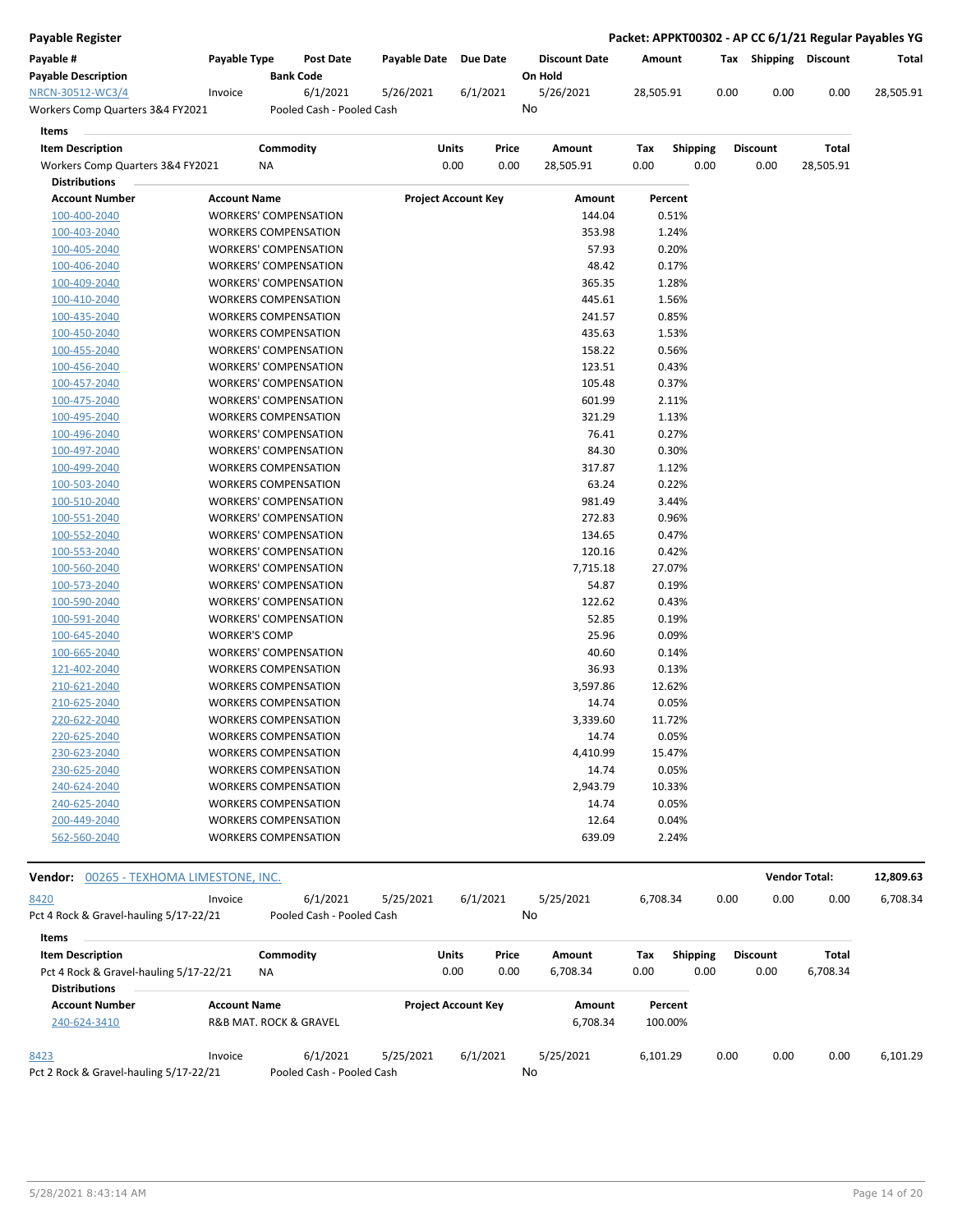| <b>Payable Register</b>                                                    |                                              |                 |                                       |                            |                            |                |                                 |             |                         |      |                         |                       | Packet: APPKT00302 - AP CC 6/1/21 Regular Payables YG |
|----------------------------------------------------------------------------|----------------------------------------------|-----------------|---------------------------------------|----------------------------|----------------------------|----------------|---------------------------------|-------------|-------------------------|------|-------------------------|-----------------------|-------------------------------------------------------|
| Payable #<br><b>Payable Description</b>                                    | Payable Type                                 |                 | <b>Post Date</b><br><b>Bank Code</b>  | Payable Date Due Date      |                            |                | <b>Discount Date</b><br>On Hold | Amount      |                         |      |                         | Tax Shipping Discount | Total                                                 |
| Items<br><b>Item Description</b>                                           |                                              | Commodity       |                                       |                            | Units                      | Price          | Amount                          | Tax         | <b>Shipping</b>         |      | <b>Discount</b>         | Total                 |                                                       |
| Pct 2 Rock & Gravel-hauling 5/17-22/21<br><b>Distributions</b>             |                                              | <b>NA</b>       |                                       |                            | 0.00                       | 0.00           | 6,101.29                        | 0.00        | 0.00                    |      | 0.00                    | 6,101.29              |                                                       |
| <b>Account Number</b>                                                      | <b>Account Name</b>                          |                 |                                       | <b>Project Account Key</b> |                            |                | Amount                          |             | Percent                 |      |                         |                       |                                                       |
| 220-622-3410                                                               | R&B MAT. ROCK & GRAVEL                       |                 |                                       |                            |                            |                | 6,101.29                        |             | 100.00%                 |      |                         |                       |                                                       |
| <b>Vendor:</b> VEN02334 - Thousand Mile South Construction Inc.            |                                              |                 |                                       |                            |                            |                |                                 |             |                         |      |                         | <b>Vendor Total:</b>  | 32,602.00                                             |
| 3488                                                                       | Invoice                                      |                 | 6/1/2021                              | 5/19/2021                  |                            | 6/1/2021       | 5/19/2021                       | 32,602.00   |                         | 0.00 | 0.00                    | 0.00                  | 32,602.00                                             |
| Courthouse Masonry                                                         |                                              |                 | Pooled Cash - Pooled Cash             |                            |                            |                | No                              |             |                         |      |                         |                       |                                                       |
| Items                                                                      |                                              |                 |                                       |                            |                            |                |                                 |             |                         |      |                         |                       |                                                       |
| <b>Item Description</b>                                                    |                                              | Commodity       |                                       |                            | Units                      | Price          | Amount                          | Тах         | <b>Shipping</b>         |      | <b>Discount</b>         | Total                 |                                                       |
| Courthouse Masonry<br><b>Distributions</b>                                 |                                              | NA              |                                       |                            | 0.00                       | 0.00           | 32,602.00                       | 0.00        | 0.00                    |      | 0.00                    | 32,602.00             |                                                       |
| <b>Account Number</b>                                                      | <b>Account Name</b>                          |                 |                                       |                            | <b>Project Account Key</b> |                | Amount                          |             | Percent                 |      |                         |                       |                                                       |
| 690-669-1680                                                               | <b>MASONRY AND STONE</b>                     |                 |                                       |                            |                            |                | 32,602.00                       |             | 100.00%                 |      |                         |                       |                                                       |
| Vendor: VEN02485 - Todd, Brandi                                            |                                              |                 |                                       |                            |                            |                |                                 |             |                         |      |                         | <b>Vendor Total:</b>  | 518.40                                                |
| INV0002129<br>Travel 6/7-10/21 Miles/meals                                 | Invoice                                      |                 | 6/1/2021<br>Pooled Cash - Pooled Cash | 5/26/2021                  |                            | 6/1/2021<br>No | 5/26/2021                       |             | 518.40                  | 0.00 | 0.00                    | 0.00                  | 518.40                                                |
| Items<br><b>Item Description</b>                                           |                                              | Commodity       |                                       |                            | Units                      | Price          | Amount                          | Тах         | <b>Shipping</b>         |      | <b>Discount</b>         | Total                 |                                                       |
| Travel 6/7-10/21 Miles/meals<br><b>Distributions</b>                       |                                              | ΝA              |                                       |                            | 0.00                       | 0.00           | 518.40                          | 0.00        | 0.00                    |      | 0.00                    | 518.40                |                                                       |
| <b>Account Number</b><br>100-435-4270                                      | <b>Account Name</b>                          |                 | OUT OF CO TRAVEL/TRAINING             |                            | <b>Project Account Key</b> |                | Amount<br>518.40                |             | Percent<br>100.00%      |      |                         |                       |                                                       |
| <b>Vendor:</b> VEN02271 - Tools Plus Industries LLC                        |                                              |                 |                                       |                            |                            |                |                                 |             |                         |      |                         | <b>Vendor Total:</b>  | 155.52                                                |
| 49248                                                                      | Invoice                                      |                 | 6/1/2021                              | 5/14/2021                  |                            | 6/1/2021       | 5/14/2021                       |             | 131.88                  | 0.00 | 23.64                   | 0.00                  | 155.52                                                |
| Pct 2 pigskin gloves                                                       |                                              |                 | Pooled Cash - Pooled Cash             |                            |                            |                | No                              |             |                         |      |                         |                       |                                                       |
| Items                                                                      |                                              |                 |                                       |                            |                            |                |                                 |             |                         |      |                         |                       |                                                       |
| <b>Item Description</b>                                                    |                                              | Commodity       |                                       |                            | Units                      | Price          | Amount                          | Тах         | <b>Shipping</b>         |      | <b>Discount</b>         | Total                 |                                                       |
| Pct 2 pigskin gloves<br><b>Distributions</b>                               |                                              | Goods           |                                       |                            | 12.00                      | 10.99          | 131.88                          | 0.00        | 23.64                   |      | 0.00                    | 155.52                |                                                       |
| <b>Account Number</b><br>220-622-3400                                      | <b>Account Name</b><br><b>SHOP SUPPLIES</b>  |                 |                                       |                            | <b>Project Account Key</b> |                | Amount<br>155.52                |             | Percent<br>100.00%      |      |                         |                       |                                                       |
| Vendor: 00578 - TRIANGLE PLASTERING, LTD                                   |                                              |                 |                                       |                            |                            |                |                                 |             |                         |      |                         | <b>Vendor Total:</b>  | 46,499.17                                             |
| 42688<br>Courthouse construction                                           | Invoice                                      |                 | 6/1/2021<br>Pooled Cash - Pooled Cash | 5/31/2021                  |                            | 6/1/2021       | 5/31/2021<br>No                 | 46,499.17   |                         | 0.00 | 0.00                    | 0.00                  | 46,499.17                                             |
| Items                                                                      |                                              |                 |                                       |                            |                            |                |                                 |             |                         |      |                         |                       |                                                       |
| <b>Item Description</b><br>Courthouse construction<br><b>Distributions</b> |                                              | Commodity<br>ΝA |                                       |                            | Units<br>0.00              | Price<br>0.00  | Amount<br>46,499.17             | Tax<br>0.00 | <b>Shipping</b><br>0.00 |      | <b>Discount</b><br>0.00 | Total<br>46,499.17    |                                                       |
| <b>Account Number</b><br>690-669-1650                                      | <b>Account Name</b><br>CONSTRUCTION          |                 |                                       |                            | <b>Project Account Key</b> |                | Amount<br>46,499.17             |             | Percent<br>100.00%      |      |                         |                       |                                                       |
|                                                                            |                                              |                 |                                       |                            |                            |                |                                 |             |                         |      |                         |                       |                                                       |
| Vendor: 00160 - TXU ENERGY                                                 |                                              |                 |                                       |                            |                            |                |                                 |             |                         |      |                         | <b>Vendor Total:</b>  | 32.12                                                 |
| 055827539132                                                               | Invoice                                      |                 | 6/1/2021                              | 5/19/2021                  |                            | 6/1/2021       | 5/19/2021                       |             | 32.12                   | 0.00 | 0.00                    | 0.00                  | 32.12                                                 |
| #100063401102 Lake Fannin 4/16-5/17/21                                     |                                              |                 | Pooled Cash - Pooled Cash             |                            |                            | No             |                                 |             |                         |      |                         |                       |                                                       |
| Items<br><b>Item Description</b>                                           |                                              | Commodity       |                                       |                            | Units                      | Price          | Amount                          | Tax         | <b>Shipping</b>         |      | <b>Discount</b>         | Total                 |                                                       |
| #100063401102 Lake Fannin 4/16-5/17/21 NA<br><b>Distributions</b>          |                                              |                 |                                       |                            | 0.00                       | 0.00           | 32.12                           | 0.00        | 0.00                    |      | 0.00                    | 32.12                 |                                                       |
| <b>Account Number</b><br>850-520-4400                                      | <b>Account Name</b><br>UTILITIES ELECTRICITY |                 |                                       |                            | <b>Project Account Key</b> |                | Amount<br>32.12                 |             | Percent<br>100.00%      |      |                         |                       |                                                       |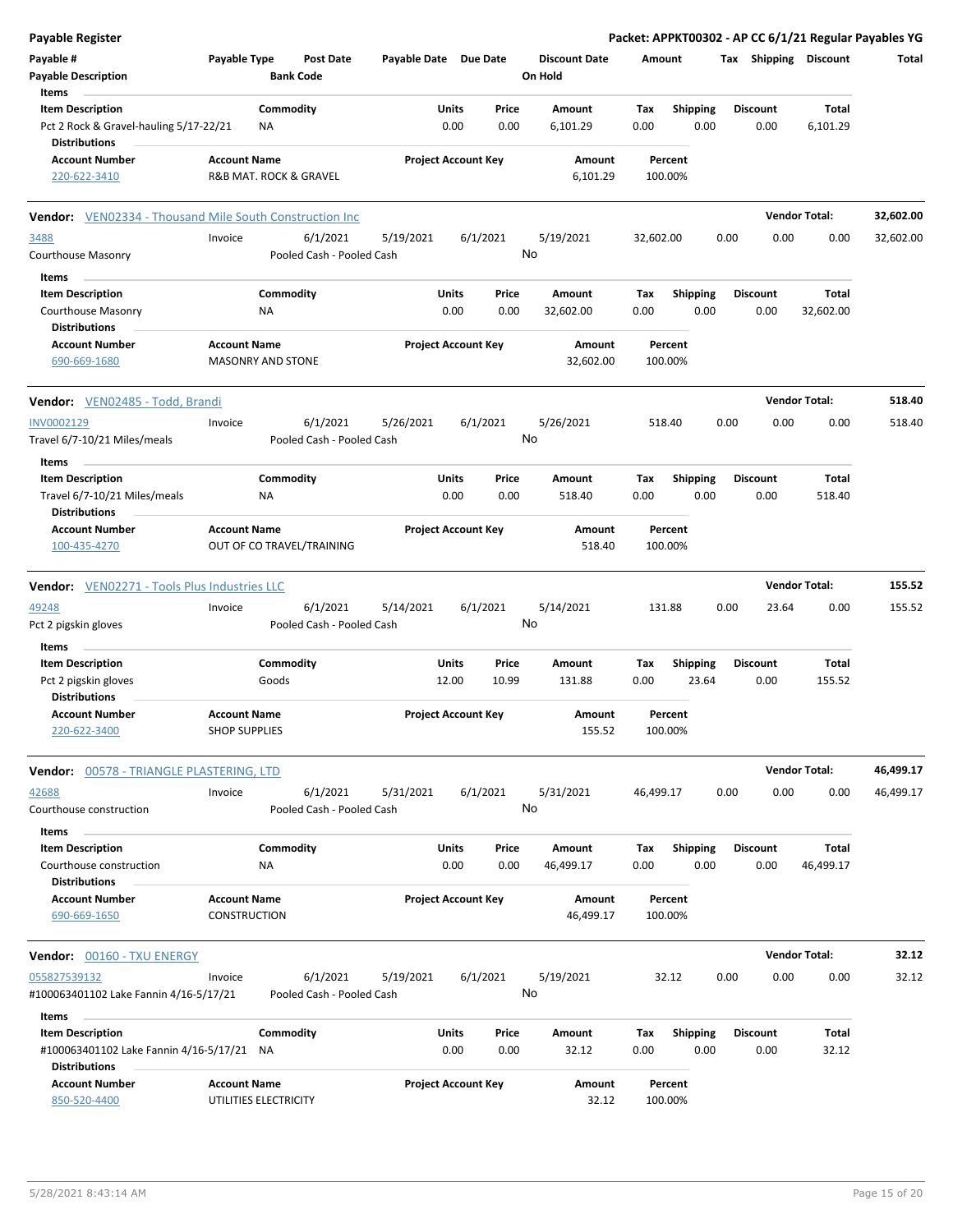| Payable Register                                     |                     |                               |                            |                 |          |                      |        |                 |      |                              | Packet: APPKT00302 - AP CC 6/1/21 Regular Payables YG |              |
|------------------------------------------------------|---------------------|-------------------------------|----------------------------|-----------------|----------|----------------------|--------|-----------------|------|------------------------------|-------------------------------------------------------|--------------|
| Payable #                                            | Payable Type        | <b>Post Date</b>              | <b>Payable Date</b>        | <b>Due Date</b> |          | <b>Discount Date</b> | Amount |                 |      | <b>Tax Shipping Discount</b> |                                                       | <b>Total</b> |
| <b>Payable Description</b>                           |                     | <b>Bank Code</b>              |                            |                 |          | On Hold              |        |                 |      |                              |                                                       |              |
| Vendor: 00486 - WOODSON, MARY ANN CSR, RPR           |                     |                               |                            |                 |          |                      |        |                 |      |                              | <b>Vendor Total:</b>                                  | 913.00       |
| <b>INV0002036</b>                                    | Invoice             | 6/1/2021                      | 5/20/2021                  |                 | 6/1/2021 | 5/20/2021            |        | 913.00          | 0.00 | 0.00                         | 0.00                                                  | 913.00       |
| 06-21-00027-CR Appeals transcripts                   |                     | Pooled Cash - Pooled Cash     |                            |                 | No       |                      |        |                 |      |                              |                                                       |              |
| <b>Items</b>                                         |                     |                               |                            |                 |          |                      |        |                 |      |                              |                                                       |              |
| <b>Item Description</b>                              |                     | Commodity                     |                            | <b>Units</b>    | Price    | Amount               | Tax    | <b>Shipping</b> |      | <b>Discount</b>              | <b>Total</b>                                          |              |
| 06-21-00027-CR Appeals transcripts                   |                     | <b>NA</b>                     |                            | 0.00            | 0.00     | 913.00               | 0.00   | 0.00            |      | 0.00                         | 913.00                                                |              |
| <b>Distributions</b>                                 |                     |                               |                            |                 |          |                      |        |                 |      |                              |                                                       |              |
| <b>Account Number</b>                                | <b>Account Name</b> |                               | <b>Project Account Key</b> |                 |          | Amount               |        | Percent         |      |                              |                                                       |              |
| 100-435-4340                                         |                     | APPEAL COURT TRANSCRIPTS      |                            |                 |          | 913.00               |        | 100.00%         |      |                              |                                                       |              |
| Vendor: VEN02147 - Young, Gail                       |                     |                               |                            |                 |          |                      |        |                 |      |                              | <b>Vendor Total:</b>                                  | 653.60       |
| INV0002127                                           | Invoice             | 6/1/2021                      | 4/30/2021                  |                 | 6/1/2021 | 4/30/2021            |        | 653.60          | 0.00 | 0.00                         | 0.00                                                  | 653.60       |
| Travel 6/6-10/21 miles/meals                         |                     | Pooled Cash - Pooled Cash     |                            |                 | No       |                      |        |                 |      |                              |                                                       |              |
| <b>Items</b>                                         |                     |                               |                            |                 |          |                      |        |                 |      |                              |                                                       |              |
| <b>Item Description</b>                              |                     | Commodity                     |                            | <b>Units</b>    | Price    | Amount               | Tax    | <b>Shipping</b> |      | <b>Discount</b>              | <b>Total</b>                                          |              |
| Travel 6/6-10/21 miles/meals<br><b>Distributions</b> |                     | <b>NA</b>                     |                            | 0.00            | 0.00     | 653.60               | 0.00   | 0.00            |      | 0.00                         | 653.60                                                |              |
| <b>Account Number</b>                                | <b>Account Name</b> |                               | <b>Project Account Key</b> |                 |          | Amount               |        | Percent         |      |                              |                                                       |              |
| 100-499-4270                                         |                     | OUT OF COUNTY TRAVEL/TRAINING |                            |                 |          | 653.60               |        | 100.00%         |      |                              |                                                       |              |
|                                                      |                     |                               |                            |                 |          |                      |        |                 |      |                              |                                                       |              |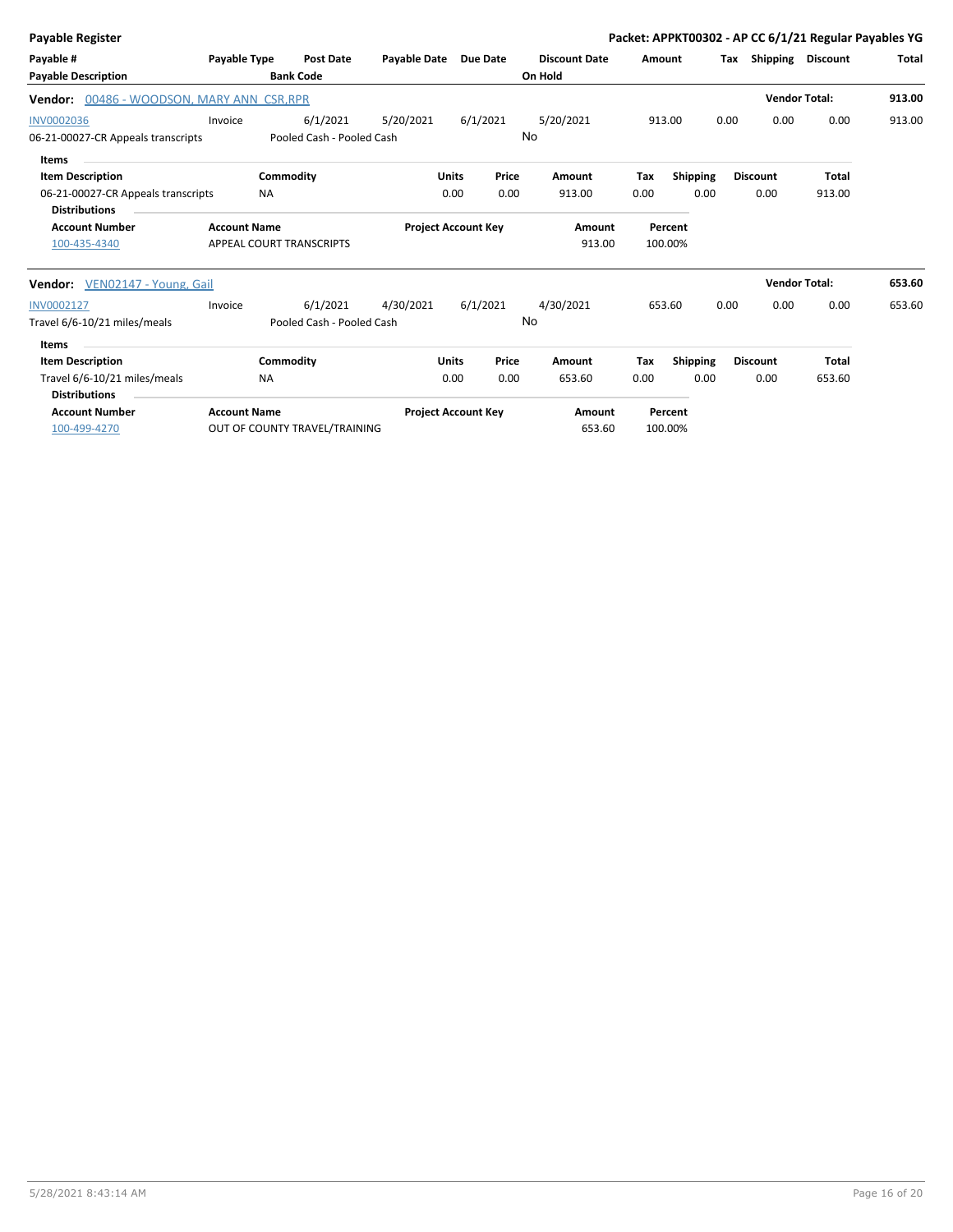## Payable Summary

| Type    | Count               | Gross      | Tax  | Shipping | <b>Discount</b> | Total      | <b>Manual Payment</b> | <b>Balance</b> |
|---------|---------------------|------------|------|----------|-----------------|------------|-----------------------|----------------|
| Invoice | 85                  | 587.739.65 | 0.00 | 23.64    | 0.00            | 587.763.29 | 0.00                  | 587,763.29     |
|         | <b>Grand Total:</b> | 587.739.65 | 0.00 | 23.64    | 0.00            | 587,763.29 | 0.00                  | 587,763.29     |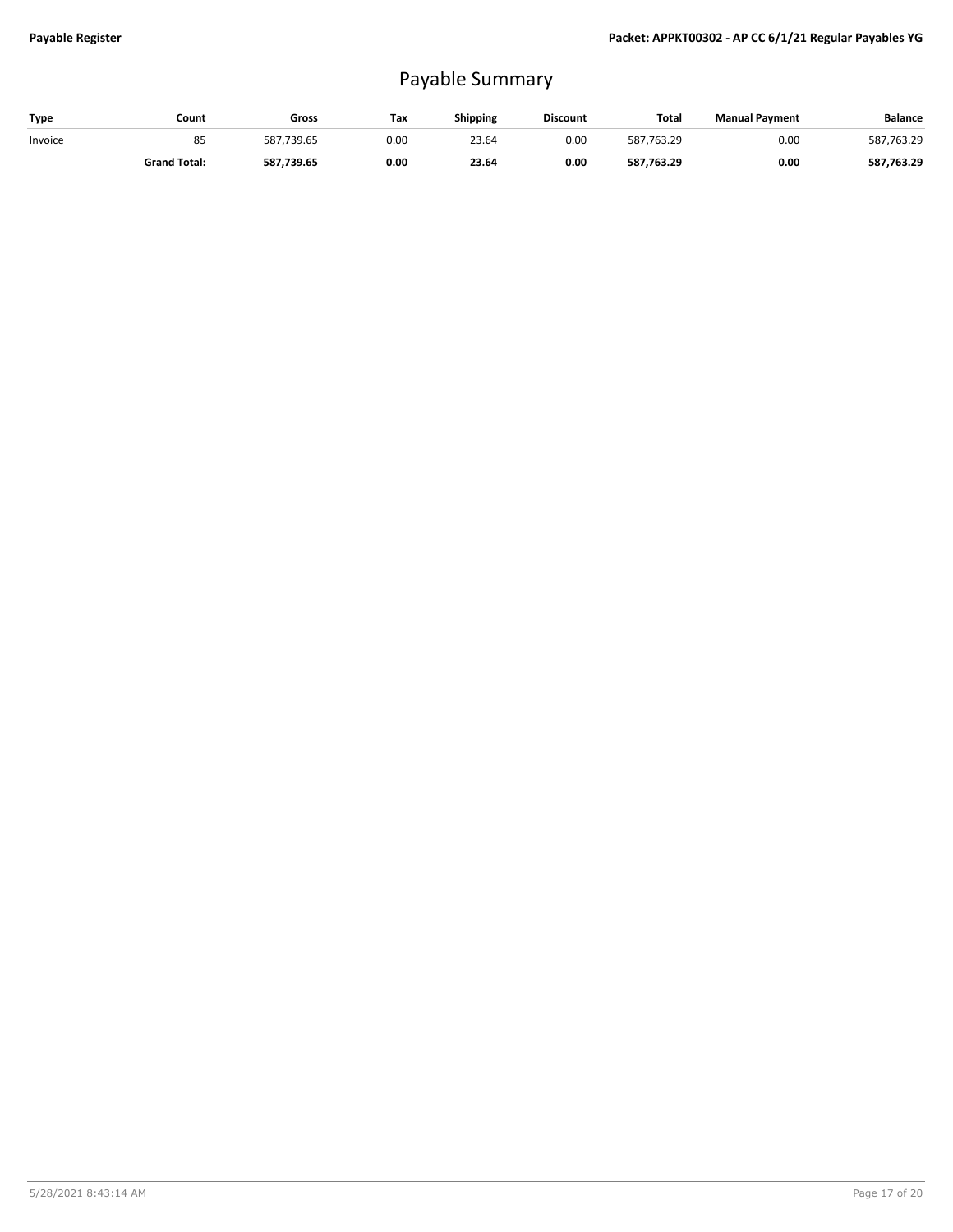### **Account Summary**

| Account             | Name                               |        | Amount     |
|---------------------|------------------------------------|--------|------------|
| 100-400-2040        | <b>WORKERS' COMPENSATION</b>       |        | 144.04     |
| 100-403-2040        | <b>WORKERS COMPENSATION</b>        |        | 353.98     |
| 100-405-2040        | <b>WORKERS' COMPENSATION</b>       |        | 57.93      |
| 100-406-2040        | <b>WORKERS' COMPENSATION</b>       |        | 48.42      |
| 100-409-2040        | <b>WORKERS' COMPENSATION</b>       |        | 365.35     |
| 100-409-4060        | TAX APPRAISAL DISTRICT             |        | 133,018.16 |
| 100-410-2040        | <b>WORKERS COMPENSATION</b>        |        | 445.61     |
| 100-410-4240        | <b>INDIGENT ATTORNEY FEES</b>      |        | 1,300.00   |
| 100-435-2040        | <b>WORKERS COMPENSATION</b>        |        | 241.57     |
| 100-435-4270        | OUT OF CO TRAVEL/TRAINING          |        | 518.40     |
| 100-435-4340        | APPEAL COURT TRANSCRIPTS           |        | 913.00     |
| 100-435-4360        | ATTORNEY FEES- CPS CASES           |        | 10,703.80  |
| 100-435-4370        | <b>ATTORNEY FEES</b>               |        | 14,972.30  |
| 100-435-4420        | OTHER PROFESSIONAL SERV.           |        | 745.75     |
| 100-450-2040        | <b>WORKERS COMPENSATION</b>        |        | 435.63     |
| 100-455-2040        | <b>WORKERS' COMPENSATION</b>       |        | 158.22     |
| 100-456-2040        | <b>WORKERS' COMPENSATION</b>       |        | 123.51     |
| 100-457-2040        | <b>WORKERS' COMPENSATION</b>       |        | 105.48     |
| 100-475-2040        | <b>WORKERS' COMPENSATION</b>       |        | 601.99     |
| 100-495-2040        | <b>WORKERS COMPENSATION</b>        |        | 321.29     |
| 100-496-2040        | <b>WORKERS' COMPENSATION</b>       |        | 76.41      |
| 100-497-2040        | <b>WORKERS' COMPENSATION</b>       |        | 84.30      |
| 100-499-2040        | <b>WORKERS COMPENSATION</b>        |        | 317.87     |
| 100-499-4270        | OUT OF COUNTY TRAVEL/TRAINING      |        | 797.60     |
| 100-503-2040        | <b>WORKERS COMPENSATION</b>        |        | 63.24      |
| 100-510-2040        | <b>WORKERS' COMPENSATION</b>       |        | 981.49     |
| 100-510-3150        | <b>COPIER RENTAL</b>               |        | 154.68     |
| 100-511-4410        | UTILITIES GAS                      |        | 64.83      |
| <u>100-513-4410</u> | UTILITIES GAS                      |        | 69.81      |
| 100-515-4400        | UTILITIES ELECTRICITY              |        | 254.44     |
| 100-518-4410        | UTILITIES GAS                      |        | 62.68      |
| 100-551-2040        | <b>WORKERS' COMPENSATION</b>       |        | 272.83     |
| 100-552-2040        | <b>WORKERS' COMPENSATION</b>       |        | 134.65     |
| 100-553-2040        | <b>WORKERS' COMPENSATION</b>       |        | 120.16     |
| 100-559-4950        | VINE AUTOMATED VICTIM NOTIF. SERV. |        | 4,642.78   |
| 100-560-2040        | <b>WORKERS' COMPENSATION</b>       |        | 7,715.18   |
| 100-560-4210        | <b>INTERNET SERVICE</b>            |        | 149.08     |
| 100-560-4280        | PRISONER TRANSPORT                 |        | 152.00     |
| 100-560-4540        | R & M AUTOMOBILES                  |        | 75.00      |
| 100-565-4500        | <b>R&amp;M BUILDING</b>            |        | 12,228.00  |
| 100-573-2040        | WORKERS' COMPENSATION              |        | 54.87      |
| 100-590-2040        | <b>WORKERS' COMPENSATION</b>       |        | 122.62     |
| 100-591-2040        | <b>WORKERS' COMPENSATION</b>       |        | 52.85      |
| 100-640-4410        | UTILITIES GAS                      |        | 103.27     |
| <u>100-645-2040</u> | <b>WORKER'S COMP</b>               |        | 25.96      |
| <u>100-665-2040</u> | <b>WORKERS' COMPENSATION</b>       |        | 40.60      |
| 100-665-4290        | IN/OUT CO.TRAVEL/TRAINING-4-H      |        | 370.72     |
|                     |                                    | Total: | 194,762.35 |
| Account             | Name                               |        | Amount     |
| 121-402-2040        | <b>WORKERS COMPENSATION</b>        |        | 36.93      |
|                     |                                    | Total: | 36.93      |
|                     |                                    |        |            |

| Account      | Name                 | Amount |
|--------------|----------------------|--------|
| 200-449-2040 | WORKERS COMPENSATION | 12.64  |
| 200-449-3500 | RECORDS DISPOSAL     | 264.40 |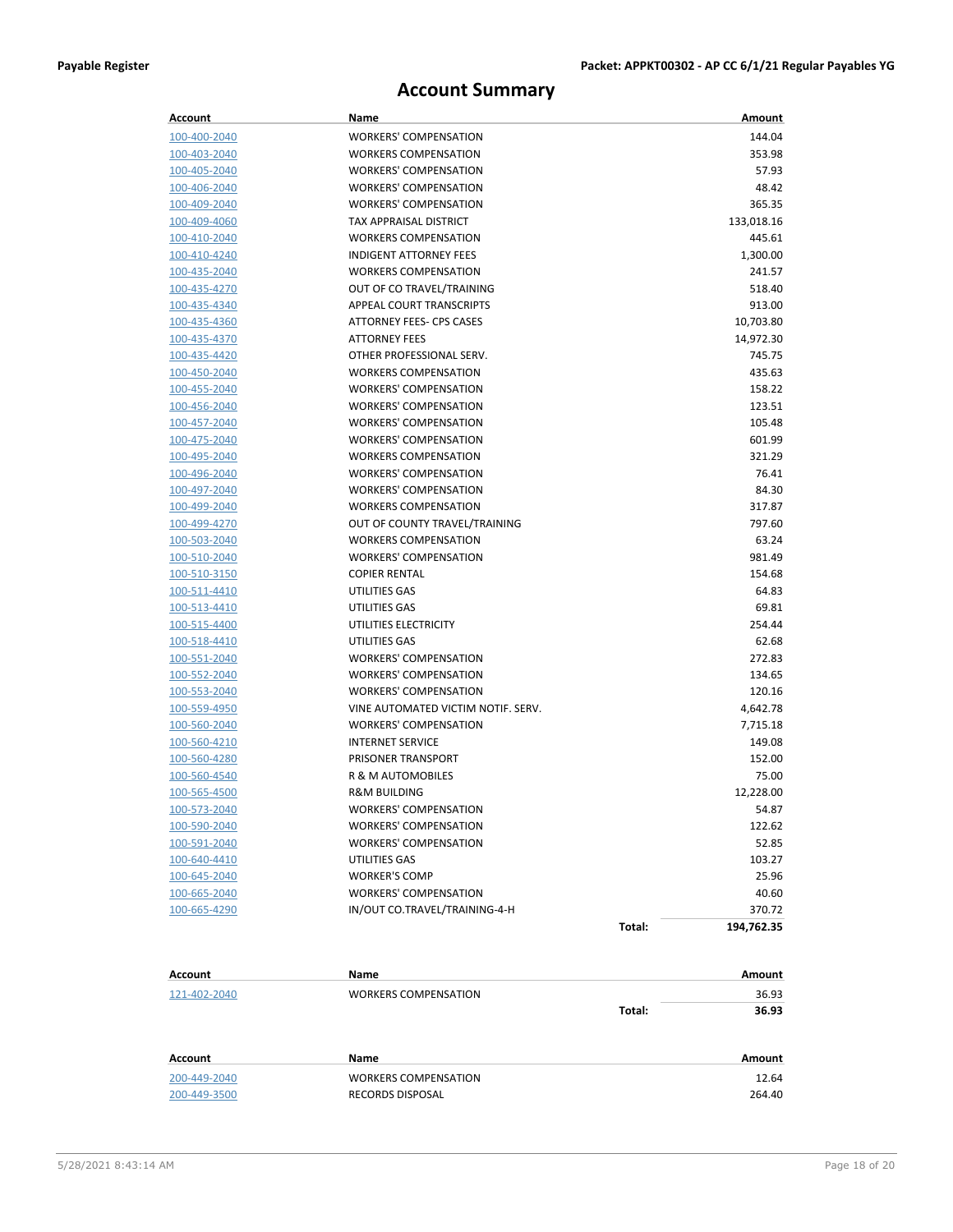### **Account Summary**

| <b>Account</b>               | Name                                            |        | Amount                  |
|------------------------------|-------------------------------------------------|--------|-------------------------|
|                              |                                                 | Total: | 277.04                  |
| Account                      | Name                                            |        | Amount                  |
| 210-621-2040                 | <b>WORKERS COMPENSATION</b>                     |        | 3,597.86                |
| 210-621-3440                 | R&B MAT. ASPHALT/RD OIL                         |        | 2,356.12                |
| 210-621-4060                 | TAX APPRAISAL DISTRICT                          |        | 11,396.05               |
| 210-621-4420                 | UTILITY WATER                                   |        | 18.79                   |
| 210-621-4580                 | <b>R&amp;M MACHINERY PARTS</b>                  |        | 2,030.48                |
| 210-621-4590                 | <b>R&amp;M MACH. TIRES &amp; TUBES</b>          |        | 50.00                   |
| 210-625-2040                 | <b>WORKERS COMPENSATION</b>                     |        | 14.74                   |
| 210-625-4530                 | <b>COMPUTER SOFTWARE</b>                        |        | 1,983.12                |
|                              |                                                 | Total: | 21,447.16               |
| Account                      | Name                                            |        | Amount                  |
| 220-622-2040                 | <b>WORKERS COMPENSATION</b>                     |        | 3,339.60                |
| 220-622-3400                 | <b>SHOP SUPPLIES</b>                            |        | 283.34                  |
| 220-622-3410                 | R&B MAT. ROCK & GRAVEL                          |        | 6,101.29                |
| 220-622-4060                 | <b>TAX APPRAISAL DISTRICT</b>                   |        | 13,274.90               |
| 220-625-2040                 | <b>WORKERS COMPENSATION</b>                     |        | 14.74                   |
| 220-625-4530                 | <b>COMPUTER SOFTWARE</b>                        |        | 1,983.12                |
|                              |                                                 | Total: | 24,996.99               |
| Account                      | Name                                            |        | Amount                  |
| 230-623-2040                 | <b>WORKERS COMPENSATION</b>                     |        | 4,410.99                |
| 230-623-4060                 | TAX APPRAISAL DISTRICT                          |        | 19,912.35               |
| 230-625-2040                 | <b>WORKERS COMPENSATION</b>                     |        | 14.74                   |
| 230-625-4530                 | <b>COMPUTER SOFTWARE</b>                        |        | 1,983.12                |
|                              |                                                 | Total: | 26,321.20               |
|                              |                                                 |        |                         |
| Account                      | Name                                            |        | Amount                  |
| 240-624-2040                 | <b>WORKERS COMPENSATION</b>                     |        | 2,943.79                |
| 240-624-3410                 | R&B MAT. ROCK & GRAVEL                          |        | 6,708.34                |
| 240-624-4060                 | TAX APPRAISAL DISTRICT                          |        | 11,334.54               |
| 240-624-4410                 | UTILITY GAS                                     |        | 63.30                   |
| 240-625-2040                 | <b>WORKERS COMPENSATION</b>                     |        | 14.74                   |
| 240-625-4530                 | <b>COMPUTER SOFTWARE</b>                        |        | 1,983.14<br>23,047.85   |
|                              |                                                 | Total: |                         |
| Account                      | Name                                            |        | Amount                  |
| 362-475-4270                 | OUT OF COUNTY TRAVEL/TRAINING                   |        | 350.00                  |
|                              |                                                 | Total: | 350.00                  |
| Account                      | Name                                            |        | Amount                  |
| 562-560-2040                 | <b>WORKERS COMPENSATION</b>                     |        | 639.09                  |
|                              |                                                 | Total: | 639.09                  |
| Account                      | Name                                            |        | Amount                  |
|                              |                                                 |        |                         |
| 690-669-1650<br>690-669-1680 | <b>CONSTRUCTION</b><br><b>MASONRY AND STONE</b> |        | 215,418.06<br>80,434.50 |
|                              |                                                 | Total: | 295,852.56              |
|                              |                                                 |        |                         |